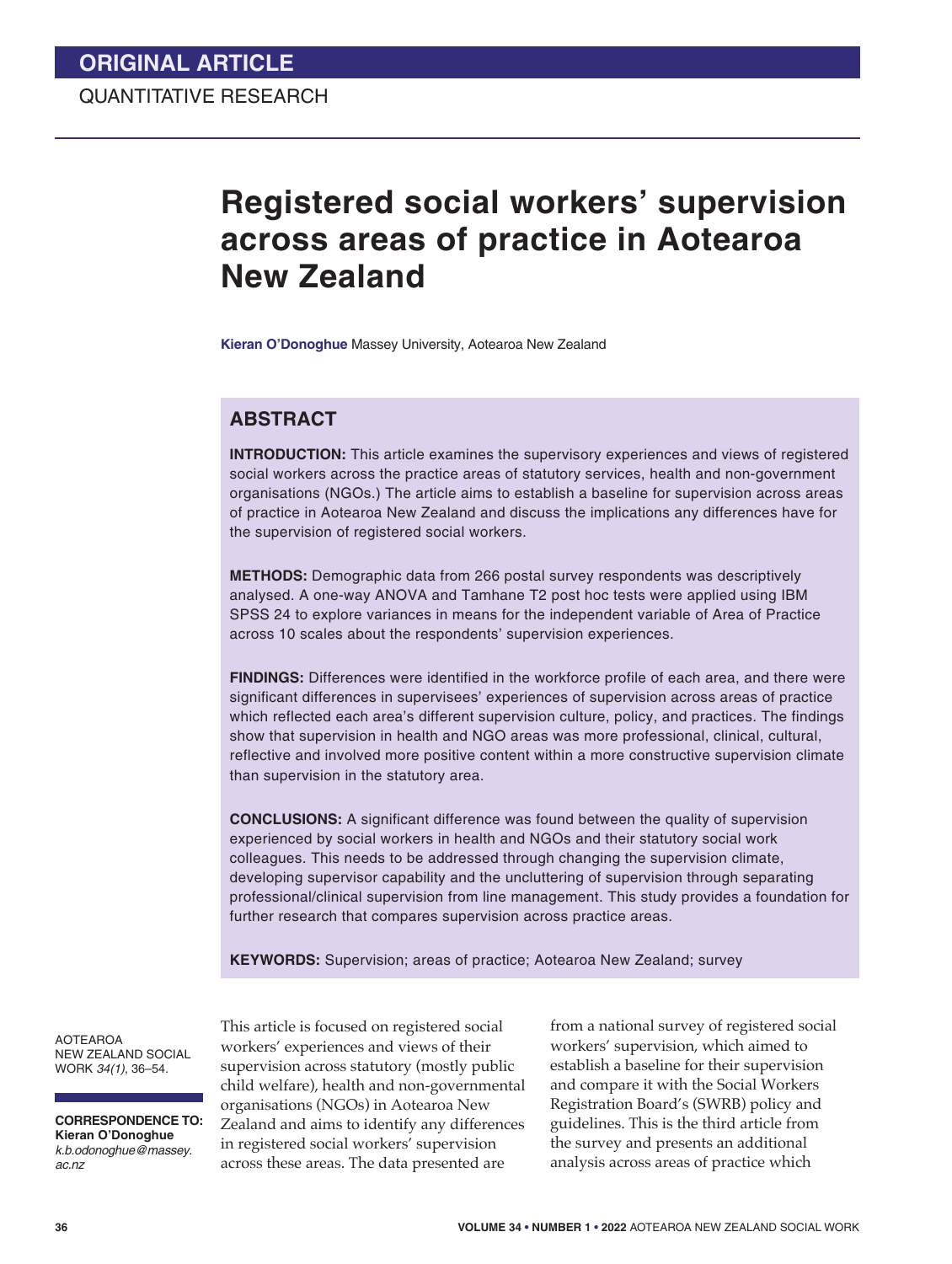was too substantial to be included in the first article, which explored registered social workers' personal and professional characteristics and identified differences in supervisees' supervision experiences according to ethnicity, experience as a social worker, recognised qualification, sexual orientation, type of registration and gender (see O'Donoghue, 2019a). The second article examined the 138 supervisors' responses to supervisor-specific questions and found significant differences about the area of practice, ethnicity, experience as a social worker and supervisor, social work qualifications and supervisory education and training (O'Donoghue, 2019b). This article examines registered social workers' experiences and views across the three largest areas of practice in Aotearoa New Zealand. It aims to establish a baseline regarding supervision experiences across each area, identify any differences, and discusses the implications of the differences as they apply to the supervision of registered social workers.

## **Background**

Research on social work supervision demonstrates that high-quality supervision improves worker and organisational outcomes and is associated with improvements in client outcomes (Benton et al., 2017; O'Donoghue, 2021; O'Donoghue & Tsui, 2015; Tsui et al., 2017). Few previous studies have specifically explored the differences in supervision across specific practice areas (O'Donoghue, 2021; O'Donoghue & Tsui, 2015; Sewell, 2018). Recent research reviews identified only one study that compared social work supervision across different areas of practice, namely, Scott and Farrow (1993); O'Donoghue (2021); O'Donoghue and Tsui (2015); and Sewell (2018). Scott and Farrow (1993) surveyed statutory child welfare social workers and hospital social workers in Victoria, Australia. From a descriptive analysis of the supervision functions, they identified minor differences between the statutory social

workers and hospital social workers, with the latter conforming more with the local professional supervision standards than the former.

In the last decade, there has been specific research about supervision in child welfare, health and NGO settings (Geißler-Piltz, 2011; McPherson et al*.,* 2016; Rankine et al., 2018; Robinson, 2013; Sewell et al., 2021; Wilkins et al., 2017). British research about child welfare supervision has identified what happens in supervision, how it is recorded, a lack of time and space for reflection and supervision having primarily a managerial focus (Beddoe et al., 2021; Saltiel, 2017; Wilkins et al., 2017). British researchers have also explored the relationship between supervision, practice, and clients and found that supervision focused on social work practice was associated with improvements in client outcomes (Bostock et al*.,* 2019; Bostock, Patrizo, Godfrey, Munro et al*.,* 2019; Wilkins et al*.,* 2018). In North America, researchers have identified that child welfare supervision relationships varied according to agency culture, that supervisees were satisfied with strength-based supervision, and there was a relationship between work self-efficacy and supervision (Julien-Chinn & Lietz, 2015; Lietz & Julien-Chinn, 2017; Zinn, 2015). An Australian qualitative study identified effective child welfare supervision needed to have a safe supervisory relationship supported by knowledge and leadership within an empowering organisational and community context (McPherson et al*.*, 2016). A recent local study involving four statutory social work supervisors in a learning community found that providing protected space for evaluating, critiquing and developing supportive supervision practice within a pressured statutory environment can enhance supervisors' critical reflection and practice (Rankine & Thompson, 2021). Overall, this research highlights that, while there have been advances and improvements in child welfare supervision such as strength-based supervision, practice-focused supervision, and the creation of safe spaces for critical reflection, agency culture and a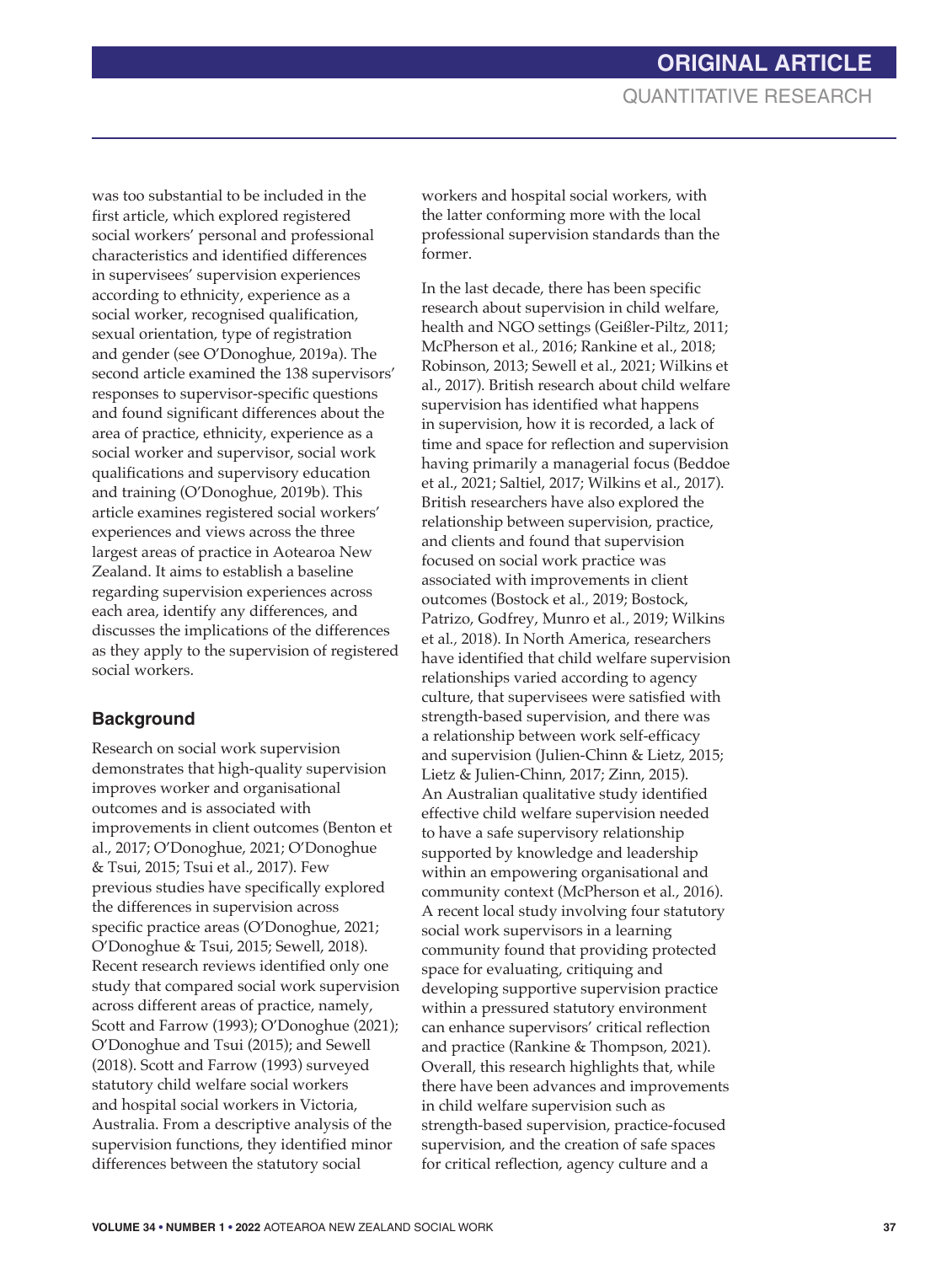managerial focus dominate and impact the provision of quality supervision.

In health, the supervision of social workers occurs in a multidisciplinary context and amid the politics of the health professions. Geißler-Piltz's (2011) study on the supervision in the health care system in Germany found that the medical domination of health institutions impacted supervision to the extent that social workers had an ambivalent view of supervision in which they valued its contribution to their professional socialisation, yet also felt it did not have a solid connection to their work. A recent study in Ontario, Canada, with health social workers found that most were engaged in administrative and supportive supervision. However, only half participated in clinical supervision, with half of these participants receiving interprofessional supervision from a supervisor from another health profession (Sewell et al., 2021). This study also found that newly qualified social workers had more frequent supervision than their more experienced colleagues and that the frequency of supervision reduced over time. In short, these studies identify a challenging environment for social work supervision in health systems and settings. Turning to supervision in NGO settings, a comparative qualitative study in NGO organisations in Australia and the UK found that among social workers who worked with refugees and migrants that over half of UK participants and a few Australians did not receive formal or informal supervision. In addition, the approach to supervision across NGOs was inconsistent and did not provide adequate support to workers (Robinson, 2013). Similarly, a local, Aotearoa New Zealand study identified that social workers in child and family support NGOs struggled to safeguard sufficient space for reflective supervision in a demanding neoliberal contracting environment (Rankine et al., 2018). In a further study, Rankine (2019) compared internal and external supervision amongst dyads from child and family support NGOs, with five of the eight dyads participating being external

supervision relationships. Rankine (2019, p. 44) concluded that external supervision was "a valuable space for participants to openly discuss practice and critically reflect on their work". He also noted that external supervision varied across NGOs in both quality and availability. This was due to its cost and the funding available to agencies. In summary, supervision in the NGO setting also occurs in a challenging environment and is inconsistent in its provision.

Within Aotearoa New Zealand, it has been noted that "supervision differs across fields of practice" and in the "form, functions, models and approaches" (O'Donoghue & Tsui, 2012, pp. 12–13). Statutory child welfare supervision has been traditionally provided by a supervisor with line management responsibility and involved the traditional administrative, educative and supportive functions (Field, 2008). In contrast, supervision in Health involves a dual model of a peer colleague providing the professional supervision and a manager or team leader providing the administrative supervision (Shepherd, 2003). In the NGO field, mixed provision was common with professional supervision provided by an external contractor and managerial supervision provided by a team leader or manager (O'Donoghue, 2010). Despite these known differences, there has been no research in Aotearoa New Zealand that has compared the experiences and views of supervisees across different areas of practice.

#### **Method**

The questionnaire was based on a previous instrument used in 2004 and was updated following a review of supervision research (see: O'Donoghue, 2019a; O'Donoghue & Tsui, 2015). It consisted of multi-choice questions about the respondents' background and 5-point semantic differential and Likert type scales. The internal reliability was assessed with Cronbach's Alpha, and 9 of the 10 scales had adequate internal consistency (i.e., >0.5) (see Table 1). Six were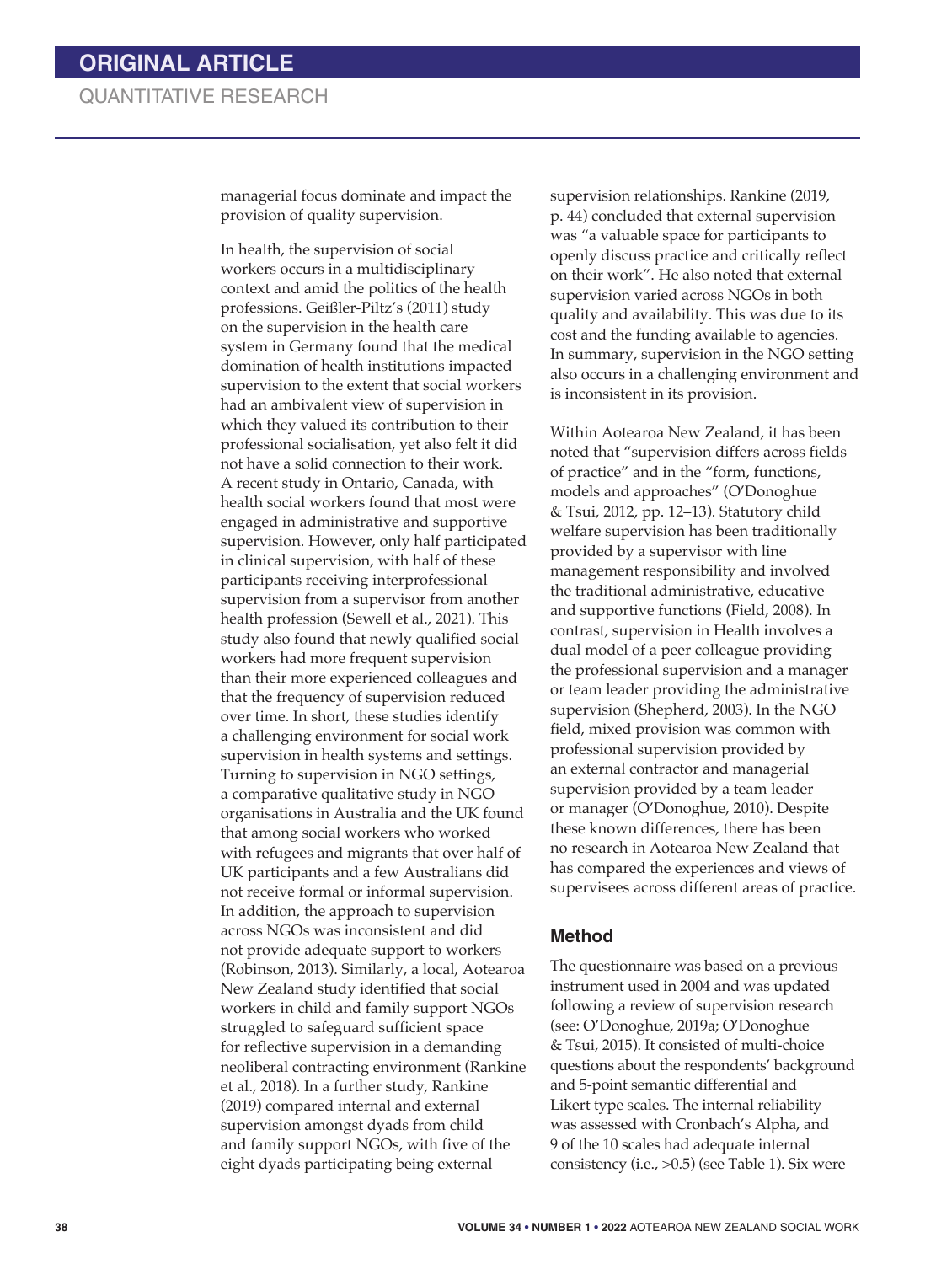*Table 1. Internal Reliability*

| <b>Scale</b>                                     | <b>Alpha</b> |
|--------------------------------------------------|--------------|
| Participation in forms of supervision            | .425         |
| The emphasis of supervision                      | .612         |
| The experience of types of supervision contact   | .522         |
| Statements concerning the supervision<br>climate | $.934*$      |
| Focus of supervision                             | .690         |
| Methods and processes                            | $.741*$      |
| Aspects of supervision sessions                  | $.893*$      |
| Model or approach used                           | $.862*$      |
| Content of sessions                              | $.869*$      |
| Overall satisfaction and evaluation              | $.770*$      |

*\*Indicates internal reliability* 

greater than 0.7, generally accepted as good internal reliability (Helms et al., 2006). The participation in forms of supervision scale, which had the lowest score (0.425), did not have any implications for the use of the data collected because it aligned with Schmitt's (1996, p. 352) criteria of a measure that "has other desirable properties, such as meaningful content coverage", with the content, in this case, being participation in a range of forms of supervision across 12 months. The questionnaire had content, criterion and face validity because it addressed the content and criteria about social work supervision and its constitutive elements as described in the supervision literature (Kadushin & Harkness, 2014; O'Donoghue & Tsui, 2015). It also built on the constructs from a previous instrument used in a 2004 postal survey of supervision, which was conducted before the establishment of social worker registration in Aotearoa New Zealand (De Vaus, 2014; O'Donoghue et al., 2005).

A postal survey was chosen over other methods because the publicly available Social Workers Registration Board Register contained details of each person's workplace but not email addresses. A random sample of 708 social workers was drawn from 4388 registered social workers in 2014. The data

collection occurred between December 2014 and February 2015; 20 questionnaires were returned undelivered, and from the 688 questionnaires presumed to have been received, 278 were completed and returned. The overall response rate was 40.4%, lower than the expected response rate of 50%, based on the 2004 survey (O'Donoghue, 2010). The overall sampling error was calculated to be 5.7% at the 95% confidence level, which is within the parameters of 4% and 8% at the 95% confidence level, which is deemed acceptable (Field, 2018). Some 96% (266) of the respondents identified their area of practice as statutory, health, or NGO. The remaining 4% (12) consisted of 10 whose area of practice was education and training and two in private practice. Because of the small number within the education and training and private practice areas, these areas were excluded from this analysis. The questionnaires were analysed using IBM SPSS 24. This analysis involved descriptive statistics and a one-way ANOVA to compare the mean results from the 10 scales with the independent variable of Area of Practice. Where significant differences were identified, Tamhane T2 post hoc tests were applied to identify the differences between the statutory, health and NGO groups. Tamhane T2 tests are a conservative test used when the variances are unequal, and samples differ, which was the case as the area of practice groups are unequal in number, and the standard deviations are varied. Sauder and DeMars (2019, p. 37), recommended the use of the Tamhane T2 test as part of the "better safe than sorry" approach because it is one of four tests that controls for Type 1 error (i.e., the mistaken rejection of a true null hypothesis) in "real-data research (i.e., groups are often unequal, and population variances are almost never equal for demographically based groups)" (Sauder & DeMars, 2019, p. 37). The null hypothesis is that there are no significant statistical mean differences between the area practice groups. The eta squared coefficient  $(\eta_2)$  was used to measure the effect size. The effect is deemed small at 0.01, medium at 0.06 and large at 0.14 (Pallant, 2013, p. 264). The alpha level was set at 0.05.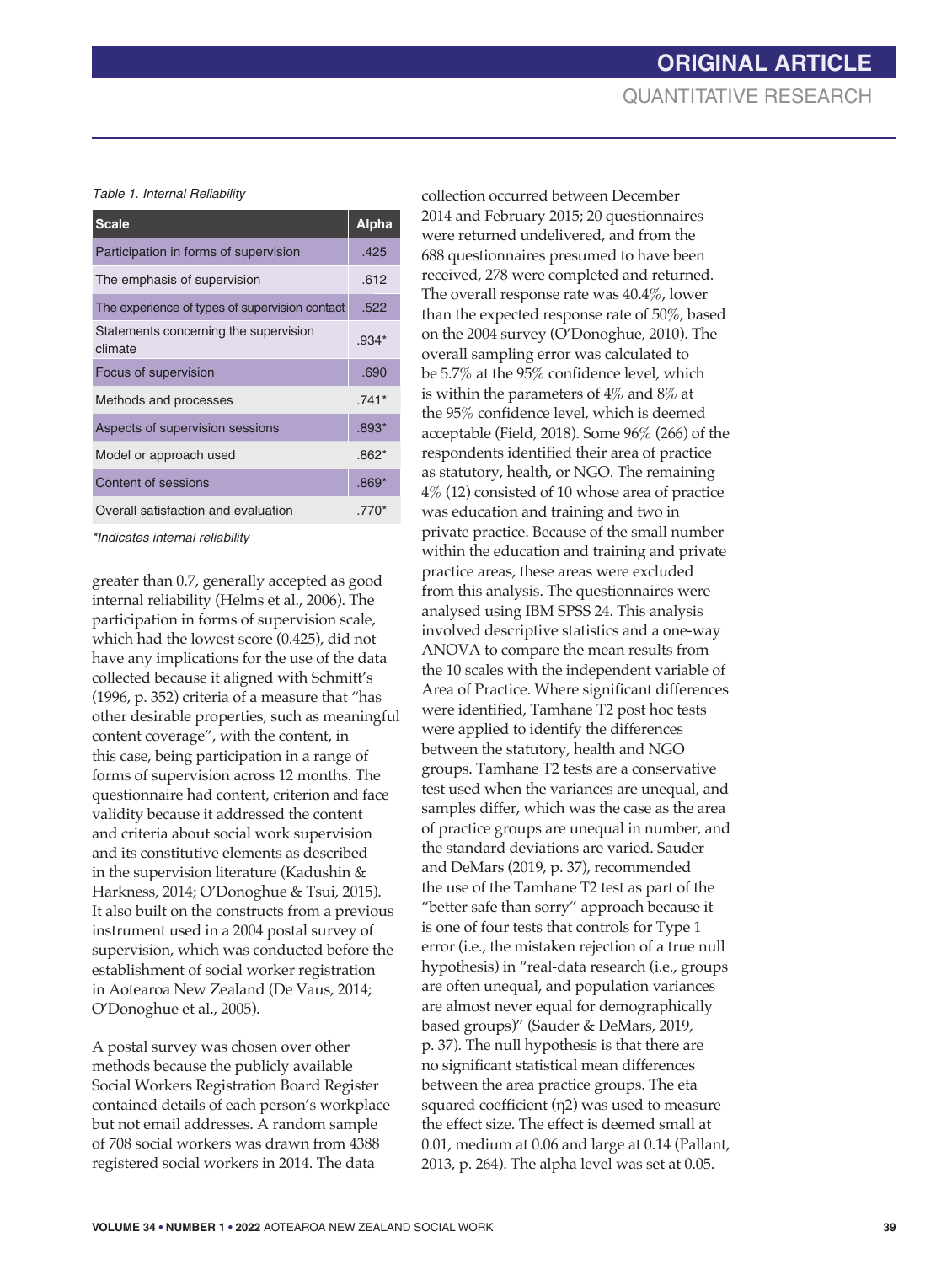Massey University Human Ethics Committee approved the study.

The limitations of the survey are the reliance on the respondents' reports, social desirability bias, and missing data bias. Missing data was addressed by leaving the cells in IBM SPSS 24 blank and reporting the number of respondents throughout the article (Pallant, 2013).

#### *Respondents' characteristics*

The overall distribution of the 266 survey respondents across the areas of practice was that  $40.9\%$  ( $n = 109$ ) worked in statutory social

work (most working in public child welfare), 36.1% (*n* = 96) were in health, 23% (*n* = 61) NGOs. A comparison with SWRB 2014/15 annual report showed 27% of registered social workers worked in public child welfare, 25% in health, and 23% in NGOs (SWRB, 2015a). When the 17% who were not practising were discounted, 32% in public child welfare, 30% in health, and 28% in NGOs. This means that the survey sample was over-representative of those in statutory and health settings and under-representative of the NGO sector.

The respondents' personal characteristics as they relate to each practice area are presented in Table 2. It is difficult to ascertain how

|                              | <b>Area of Practice</b>         |                | <b>Statutory</b> | <b>Health</b>  |             | <b>NGO</b>     |      | <b>Total</b> |               | 2013 census Social<br><b>Work sub-group</b> |         |
|------------------------------|---------------------------------|----------------|------------------|----------------|-------------|----------------|------|--------------|---------------|---------------------------------------------|---------|
|                              | <b>Personal Characteristics</b> | N.             | %                | N              | %           | ${\bf N}$      | %    | N            | $\frac{9}{6}$ | ${\bf N}$                                   | %       |
| Gender                       | Female                          | 87             | 79.9             | 85             | 88.5        | 49             | 80.3 | 221          | 83.1          | 13464                                       | 73.5    |
|                              | Male                            | 20             | 18.3             | 10             | 10.4        | 9              | 15   | 39           | 14.7          | 4869                                        | 26.5    |
|                              | <b>Diverse</b>                  | $\overline{2}$ | 1.8              | $\mathbf{1}$   | 1.1         | 3              | 4.7  | 6            | 2.2           |                                             |         |
| <b>Total</b>                 |                                 | 109            | 100              | 96             | 100         | 61             | 100  | 266          | 100           |                                             |         |
| Age                          | $20 - 29$                       | $\mathbf{1}$   | 0.9              | $\mathbf 0$    | $\mathbf 0$ | $\overline{2}$ | 3.4  | 3            | $\mathbf{1}$  | (15-24yrs) 1191                             | 6.4     |
|                              | 30-39                           | 17             | 15.7             | 11             | 11.6        | $\overline{2}$ | 3.4  | 30           | 11.5          | (25-44yrs) 6708                             | 36.6    |
|                              | 40-49                           | 32             | 29.7             | 31             | 32.2        | 19             | 32.8 | 82           | 31.3          | (45-64yrs) 9363                             | 51.1    |
|                              | 50-59                           | 39             | 36.1             | 31             | 32.2        | 22             | 37.9 | 92           | 35.2          | (65yrs & over)                              |         |
|                              | 60-69                           | 19             | 17.6             | 23             | 24          | 13             | 22.5 | 55           | 21            | 1074                                        | 5.9     |
| <b>Total</b>                 |                                 | 108            | 100              | 96             | 100         | 58             | 100  | 262          | 100           |                                             |         |
| Ethnicity                    | Māori                           | 22             | 20.2             | 10             | 10.4        | 17             | 27.8 | 49           | 18.4          | 2,700                                       | 14.7    |
|                              | NZ European/<br>Pakeha          | 57             | 52.3             | 56             | 58.3        | 36             | 59   | 149          | 56            | 10,218                                      | 55.7    |
|                              | <b>Pacific Peoples</b>          | 8              | 7.3              | $\overline{7}$ | 7.3         | $\overline{4}$ | 6.6  | 19           | 7.2           | 1,494                                       | 8.2     |
|                              | Indian                          | 6              | 5.5              | 5              | 5.2         | $\mathbf{1}$   | 1.6  | 12           | 4.5           |                                             |         |
|                              | Other                           | 16             | 14.7             | 18             | 18.8        | 3              | 5    | 37           | 13.9          | $3,918*$                                    | $21.4*$ |
| <b>Total</b>                 |                                 | 109            | 100              | 96             | 100         | 61             | 100  | 266          | 100           |                                             |         |
| Sexual<br><b>Orientation</b> | Same-sex                        | 9              | 8.9              | 9              | 10.7        | $\overline{7}$ | 12.5 | 25           | 10.4          |                                             |         |
|                              | <b>Bisexual</b>                 | $\overline{2}$ | 1.9              | 3              | 3.6         | 3              | 5.4  | 8            | 3.3           |                                             |         |
|                              | Heterosexual                    | 90             | 89.2             | 72             | 85.7        | 46             | 82.1 | 208          | 86.3          |                                             |         |
| <b>Total</b>                 |                                 | 101            | 100              | 84             | 100         | 56             | 100  | 241          | 100           |                                             |         |

*Table 2. Personal Characteristics by Area of Practice*

*\*People of Indian ethnicity are included in this group.*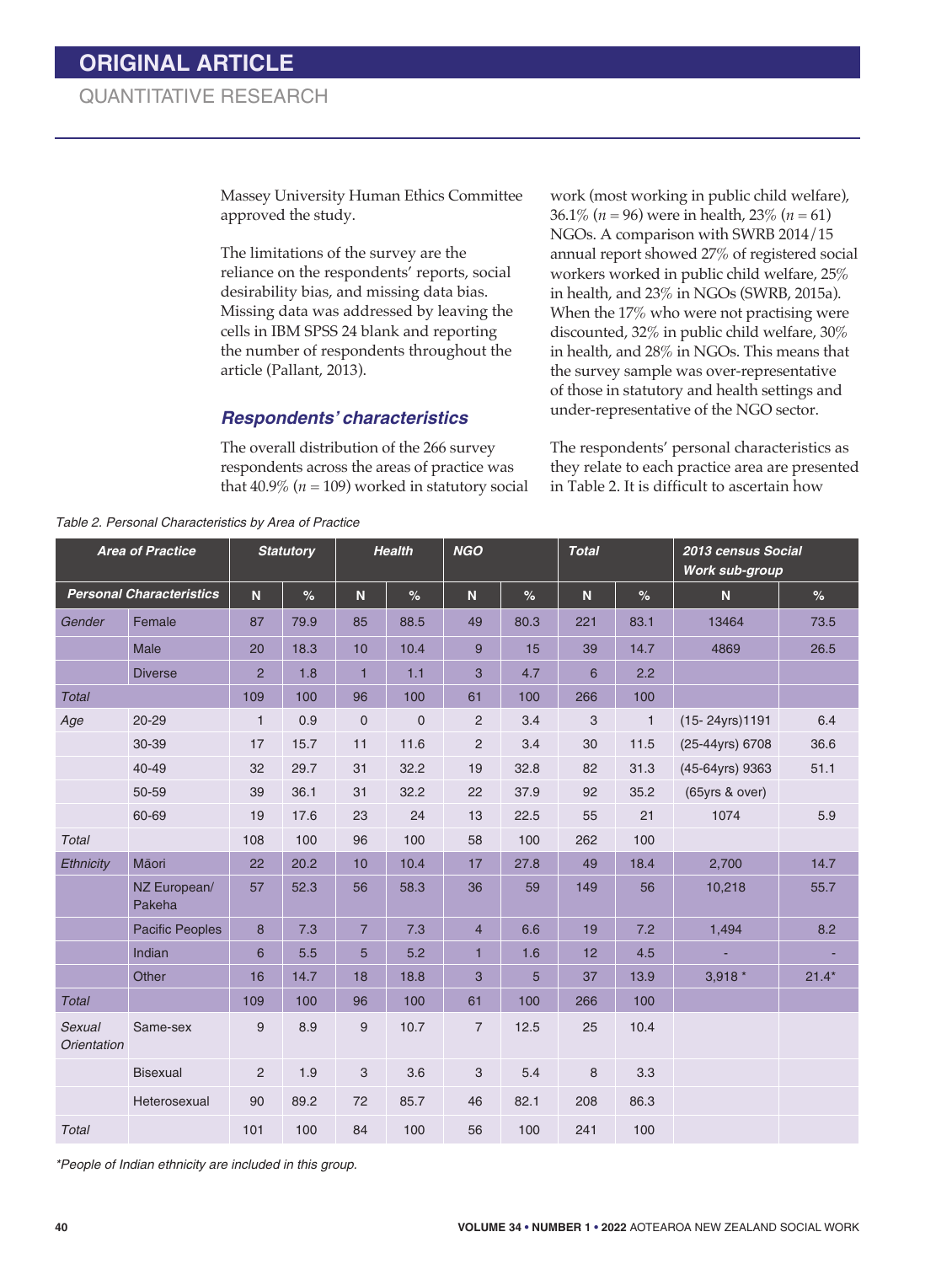representative their characteristics are of the wider social worker population due to a lack of reliable workforce data at the time of the survey. The comparisons made with the 2013 New Zealand Census Social Work sub-group have limitations. For example, the census asked a binary question about sex identity rather than gender and was not responsive to sexual and gender diversity (Statistics New Zealand, 2013). In addition, there were no questions about sexual orientation in the 2013 and 2018 New Zealand census, and previous estimates of prevalence are unreliable statistically and problematic (Henrickson et al., 2007; Statistics New Zealand, 2021). The respondents' professional characteristics are detailed by area of practice in Table 3. Likewise, it is difficult to ascertain how representative these characteristics are of registered social

workers at the survey time. There was limited reliable workforce data available that compared these characteristics amongst each area group.

Overall, the respondents' personal and professional characteristics provide background about the respondents and each area of practice group.

### **Findings**

The findings reported concern the differences for the forms of supervision participated in, the overall emphasis, logistics, types of contact, the supervision climate, focus, methods and processes, their supervisors' use of ideas from supervision models or approaches, the aspects and contents of sessions, as well as the supervisees'

|  |  | Table 3. Professional Characteristics by Area of Practice |  |  |
|--|--|-----------------------------------------------------------|--|--|
|--|--|-----------------------------------------------------------|--|--|

| <b>Area of Practice</b>          |                  |                | <b>Statutory</b> |                | <b>Health</b> | <b>NGO</b>     |                | <b>Total</b>   |      |
|----------------------------------|------------------|----------------|------------------|----------------|---------------|----------------|----------------|----------------|------|
| <b>Personal Characteristics</b>  |                  | $\mathsf{N}$   | %                | $\mathbf N$    | $\%$          | $\mathbf N$    | $\frac{9}{6}$  | $\mathbf N$    | %    |
| <b>Type of Registration</b>      | Provisional      | 9              | 8.3              | $\overline{2}$ | 2.1           | $\overline{0}$ | 0              | 11             | 4.2  |
|                                  | Full             | 100            | 91.7             | 92             | 95.8          | 60             | 100            | 252            | 95.1 |
|                                  | Temporary        | $\overline{0}$ | $\overline{0}$   | $\overline{2}$ | 2.1           | $\overline{0}$ | $\overline{0}$ | $\overline{2}$ | 0.7  |
| <b>Total</b>                     |                  | 109            | 100              | 96             | 100           | 60             | 100            | 265            | 100  |
| <b>Recognised Qualifications</b> | Section 13       | $\overline{4}$ | 3.8              | $\mathbf{1}$   | 1.1           | $\overline{2}$ | 3.2            | $\overline{7}$ | 2.7  |
|                                  | Diploma          | 31             | 28.7             | 23             | 24.2          | 15             | 24.6           | 69             | 26.1 |
|                                  | <b>Bachelors</b> | 42             | 38.9             | 34             | 35.7          | 30             | 49.2           | 106            | 40.1 |
|                                  | PG Dip           | 13             | 12               | 12             | 12.6          | $\overline{7}$ | 11.5           | 32             | 12.1 |
|                                  | <b>Masters</b>   | 15             | 13.9             | 22             | 23.2          | 7              | 11.5           | 44             | 16.7 |
|                                  | Other            | 3              | 2.7              | $\mathbf{3}$   | 3.2           | $\mathbf 0$    | $\mathbf 0$    | 6              | 2.3  |
| <b>Total</b>                     |                  | 108            | 100              | 95             | 100           | 61             | 100            | 264            | 100  |
| Social Work Experience           | 1-5 years        | 10             | 9.4              | 13             | 13.5          | $\overline{7}$ | 11.7           | 30             | 11.5 |
|                                  | 6-10 years       | 25             | 23.6             | 8              | 8.3           | 15             | 25             | 48             | 18.3 |
|                                  | 11-15 years      | 25             | 23.6             | 24             | 25            | 11             | 18.3           | 60             | 22.9 |
|                                  | 16-20 years      | 15             | 14.2             | 18             | 18.8          | 10             | 16.7           | 43             | 16.4 |
|                                  | $21-25$ years    | 13             | 12.3             | 17             | 17.7          | 8              | 13.3           | 38             | 14.5 |
|                                  | $26-30$ years    | 13             | 12.3             | $\overline{7}$ | 7.3           | $\overline{7}$ | 11.7           | 27             | 10.3 |
|                                  | >31 years        | 5              | 4.6              | 9              | 9.4           | $\overline{2}$ | 3.3            | 16             | 6.1  |
| <b>Total</b>                     |                  | 106            | 100              | 96             | 100           | 60             | 100            | 262            | 100  |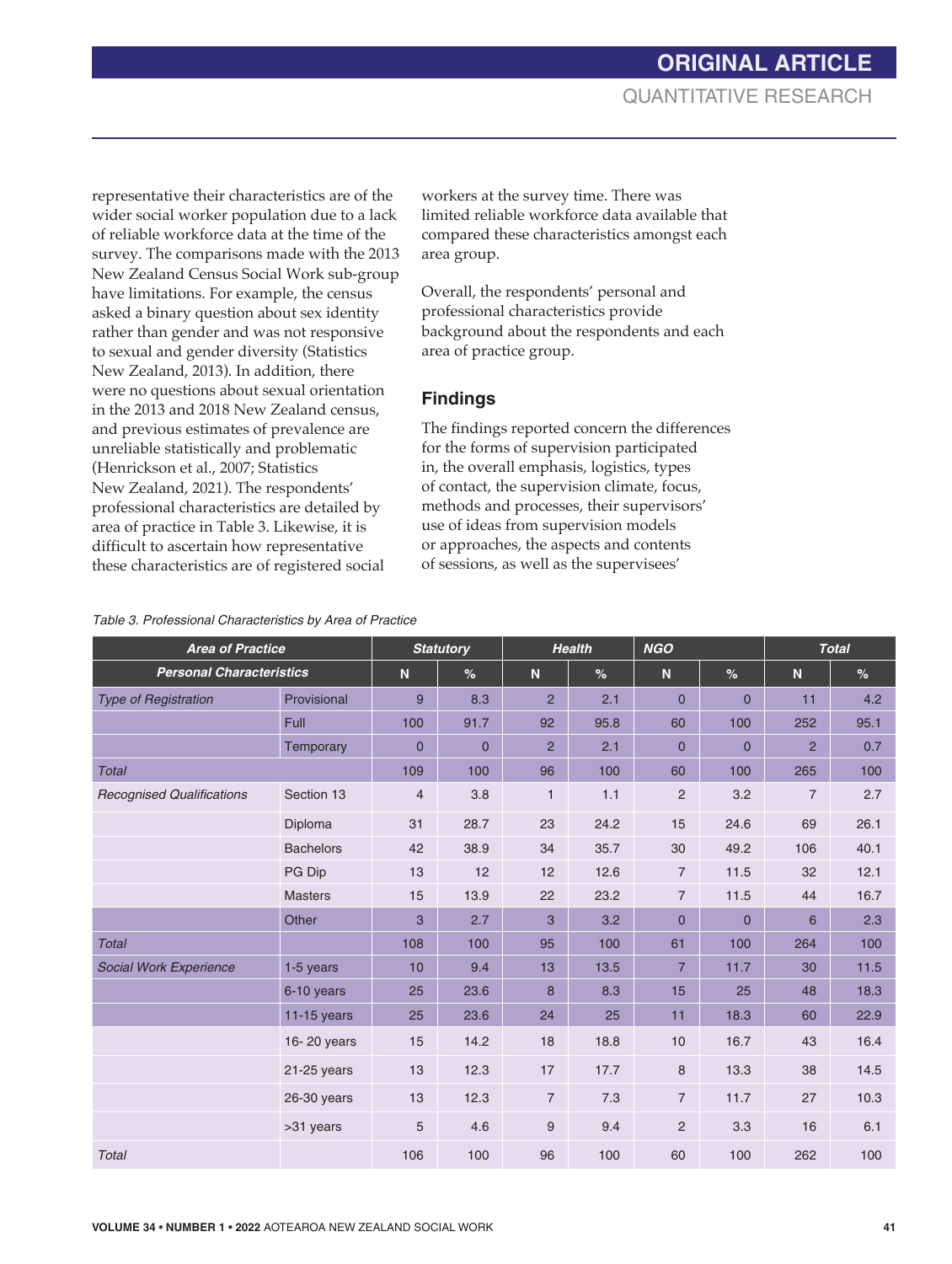overall satisfaction and evaluation of their supervision.

#### *Forms of supervision*

The respondents rated on a scale their level of participation over the previous 12 months (where  $1 =$  "none" and  $5 =$  "high") in each of the forms of supervision. The 12 forms included represented the differing ways supervision is construed and practised in Aotearoa New Zealand (O'Donoghue & Tsui, 2012). Table 4 presents the means and count for each area group, the overall mean and count. The one-way ANOVA and the effect size are shown where mean differences were statistically significant.

The mean differences for individual supervision indicate that supervisees working in health and NGOs participated in more individual supervision than their statutory social work colleagues.

*Table 4. Participation\* in Forms of supervision by Area of Practice* 

For clinical/professional supervision, the differences show that supervisees in health participated in more clinical/ professional supervision than their NGO and statutory colleagues. NGO supervisees also participated in more clinical/professional supervision than their statutory colleagues. For external supervision, supervisees in NGOs participated in external supervision more than their colleagues in health and statutory, and supervisees in health participated in external supervision more than those in statutory.

## *Overall emphasis*

The respondents rated the overall emphasis of their supervision on a scale (where  $1 =$ "not at all" and  $5 =$  "almost always"). Table 5 shows there were differences in the emphasis on practice with clients, wellbeing and development as a worker, and the environment of the workplace. For all

| <b>Area of Practice</b>                  |      | <b>Statutory</b> |      | <b>Health</b> |      | <b>NGO</b> |      | <b>Overall</b> | <b>One-way ANOVA</b>               | $\eta^2$ |
|------------------------------------------|------|------------------|------|---------------|------|------------|------|----------------|------------------------------------|----------|
| <b>Form of Supervision</b>               | M    | N                | M    | N             | M    | N          | M    | N              |                                    |          |
| Individual                               | 3.61 | 93               | 4.45 | 85            | 4.27 | 55         | 4.05 | 243            | $F(5, 237) = 6.583,$<br>p<.001**   | .122     |
| Clinical/Professional                    | 3.13 | 97               | 4.45 | 93            | 3.92 | 59         | 3.83 | 259            | $F(5, 253) = 13.111$ ,<br>p<.001** | .206     |
| <b>Internal</b>                          | 3.78 | 102              | 3.76 | 89            | 3.67 | 54         | 3.71 | 252            |                                    |          |
| Peer                                     | 3.26 | 94               | 3.23 | 92            | 3.52 | 54         | 3.32 | 248            |                                    |          |
| Managerial/<br>Administrative            | 2.76 | 90               | 2.56 | 85            | 3.24 | 50         | 2.79 | 233            |                                    |          |
| External                                 | 1.59 | 87               | 2.59 | 86            | 3.8  | 56         | 2.56 | 240            | $F(5, 234) = 15.02$ ,<br>p<.001**  | .243     |
| <b>Team</b>                              | 2.51 | 90               | 2.12 | 84            | 2.83 | 54         | 2.45 | 236            |                                    |          |
| Group                                    | 2.27 | 86               | 2.02 | 83            | 2.42 | 53         | 2.21 | 229            |                                    |          |
| Cultural                                 | 1.92 | 86               | 2.07 | 84            | 2.37 | 54         | 2.10 | 233            |                                    |          |
| <b>Student or Fieldwork</b><br>placement | 2.15 | 87               | 2.07 | 83            | 1.88 | 48         | 2.05 | 228            |                                    |          |
| Cross-disciplinary/<br>Interprofessional | 1.44 | 85               | 1.94 | 81            | 1.86 | 50         | 1.72 | 224            |                                    |          |
| Other                                    | 2.0  | 6                | 3.0  | 6             | 2.8  | 5          | 2.59 | 17             |                                    |          |

*\*Level of participation ranged from 1 ("none") to 5 ("high").* 

*\*\*Mean differences are significant (p<.05).*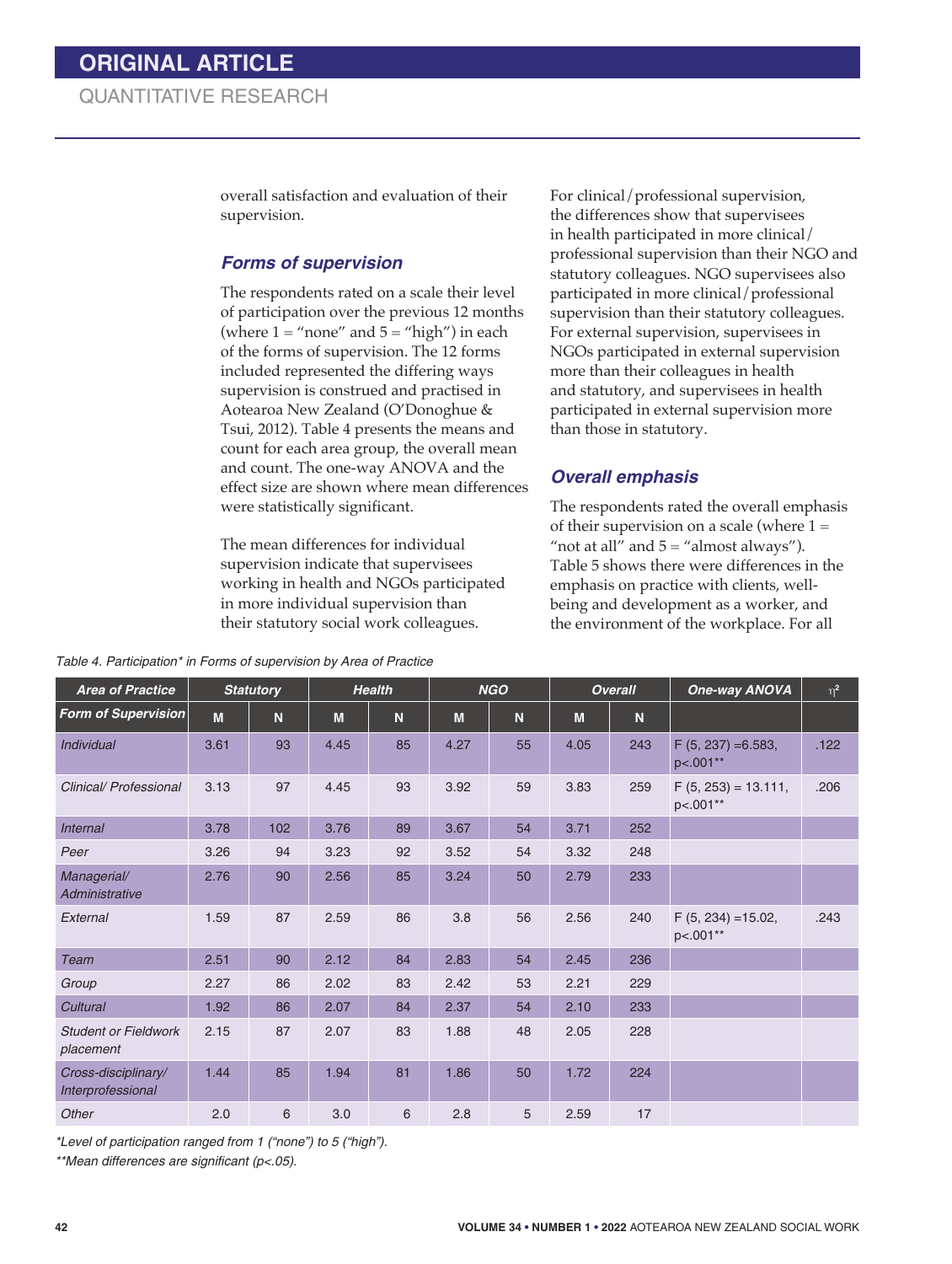| <b>Area of Practice</b>                        |      | <b>Statutory</b> |      | <b>Health</b> |      | <b>NGO</b> |      | <b>Overall</b> | One-way ANOVA                        | $n^2$ |
|------------------------------------------------|------|------------------|------|---------------|------|------------|------|----------------|--------------------------------------|-------|
| <b>Overall emphasis</b>                        | M    | N                | M    | N             | M    | N          | M    | 'N.            |                                      |       |
| Management of your work                        | 3.96 | 108              | 3.74 | 93            | 3.97 | 60         | 3.89 | 273            |                                      |       |
| Your practice with clients                     | 3.36 | 107              | 4.24 | 95            | 4.27 | 60         | 3.88 | 274            | $F(5, 268) = 10.495$ ,<br>$pc.001**$ | .164  |
| Your well-being and<br>development as a worker | 3.17 | 107              | 3.94 | 95            | 3.98 | 61         | 3.65 | 275            | $F(5, 269) = 7.853$<br>$p<.001**$    | .125  |
| The environment of your<br>workplace           | 2.98 | 108              | 3.57 | 93            | 3.69 | 61         | 3.36 | 274            | $F(5, 268) = 5.173$ ,<br>$p<.001**$  | .079  |
| Other                                          | 3.38 | 8                | 3.53 | 15            | 3.60 | 5          | 3.57 | 30             |                                      |       |

#### *Table 5. Overall Emphasis of Supervision by Area of Practice*

*\*Level of emphasis ranged from 1 ("not at all") to 5 ("high").*

*\*\*Mean differences are significant (p<.05).*

three items, the results reveal that greater overall emphasis was put on the supervisee's practice with clients, the supervisee's wellbeing and development as a worker, and the workplace environment within supervision in health and NGOs than statutory social work.

# *Logistics*

Several multi-choice questions concerned the logistics involved and included the number of supervisors, the type of supervision agreements or contracts, the frequency of supervision contact and the average length of supervision sessions. Table 6 presents the logistics by area of practice and indicates that over half of supervisees in statutory and health have one supervisor. In contrast, over two-thirds of supervisees in NGOs have two or more supervisors. For supervision agreements, health and NGOs had a higher percentage of supervisees with written supervision agreements than their statutory colleagues. Conversely, the statutory area had a greater percentage who did not have a supervision agreement or had an oral agreement than NGOs and health.

The results for frequency of contact show a greater percentage (43.5%) of supervisees in statutory had at least fortnightly supervision contact compared to those in NGO (37.7%) and health (16.8%). The situation was

#### *Table 6. Logistics by Area of Practice*

| Logistics                       |                     |                | <b>Statutory</b> |                | <b>Health</b>  | <b>NGO</b>     |                |  |
|---------------------------------|---------------------|----------------|------------------|----------------|----------------|----------------|----------------|--|
|                                 |                     | N              | %                | N              | %              | N              | %              |  |
| Number of<br><b>Supervisors</b> | $\overline{1}$      | 59             | 55.2             | 50             | 52.1           | 18             | 30             |  |
|                                 | $\overline{2}$      | 32             | 29.9             | 29             | 30.2           | 30             | 50             |  |
|                                 | 3                   | $\overline{4}$ | 3.7              | 8              | 8.3            | $\overline{7}$ | 11.7           |  |
|                                 | $\overline{4}$      | 6              | 5.6              | 6              | 6.3            | 5              | 8.3            |  |
|                                 | 5                   | 5              | 4.7              | $\overline{2}$ | 2.1            | $\overline{0}$ | 0              |  |
|                                 | Other               | 1              | 0.9              | 1              | 1.0            | $\mathbf 0$    | 0              |  |
| <b>Total</b>                    |                     | 107            | 100              | 96             | 100            | 60             | 100            |  |
| Type of agreement               | None                | 16             | 14.9             | 1              | $\mathbf{1}$   | 5              | 8.2            |  |
|                                 | Oral                | 13             | 12               | 8              | 8.4            | 5              | 8.2            |  |
|                                 | Written             | 71             | 65.7             | 81             | 84.4           | 45             | 73.8           |  |
|                                 | Other               | 1              | 0.9              | 1              | $\mathbf{1}$   | 0              | $\overline{0}$ |  |
|                                 | Oral and Written    | $\overline{7}$ | 6.5              | $\overline{4}$ | 4.2            | 5              | 8.2            |  |
|                                 | None and<br>Written | $\overline{0}$ | $\overline{0}$   | $\mathbf{1}$   | $\mathbf{1}$   | 1              | 1.6            |  |
| Total                           |                     | 108            | 100              | 96             | 100            | 61             | 100            |  |
| Frequency of<br>contact         | <b>Daily</b>        | 1              | 0.9              | $\overline{0}$ | $\mathbf 0$    | 0              | 0              |  |
|                                 | Weekly              | 12             | 11.1             | $\overline{2}$ | 2.1            | 11             | 17.7           |  |
|                                 | Fortnightly         | 35             | 32.4             | 14             | 14.7           | 13             | 21             |  |
|                                 | Monthly             | 44             | 40.7             | 72             | 75.8           | 34             | 54.8           |  |
|                                 | Other               | 16             | 14.8             | $\overline{7}$ | 7.4            | $\overline{4}$ | 6.5            |  |
| Total                           |                     | 108            | 100              | 95             | 100            | 62             | 100            |  |
| <b>Length of Session</b>        | 0-30 minutes        | 3              | 2.8              | $\overline{0}$ | $\overline{0}$ | 0              | $\overline{0}$ |  |
|                                 | 31-59 minutes       | 68             | 63               | 46             | 48             | 20             | 32.3           |  |
|                                 | 60-89 minutes       | 31             | 28.7             | 47             | 49             | 36             | 58             |  |
|                                 | 90-120 minutes      | 6              | 5.5              | $\overline{2}$ | $\overline{2}$ | 6              | 9.7            |  |
|                                 | Other               | $\overline{0}$ | $\overline{0}$   | 1              | 1              | $\overline{0}$ | 0              |  |
| <b>Total</b>                    |                     | 108            | 100              | 96             | 100            | 62             | 100            |  |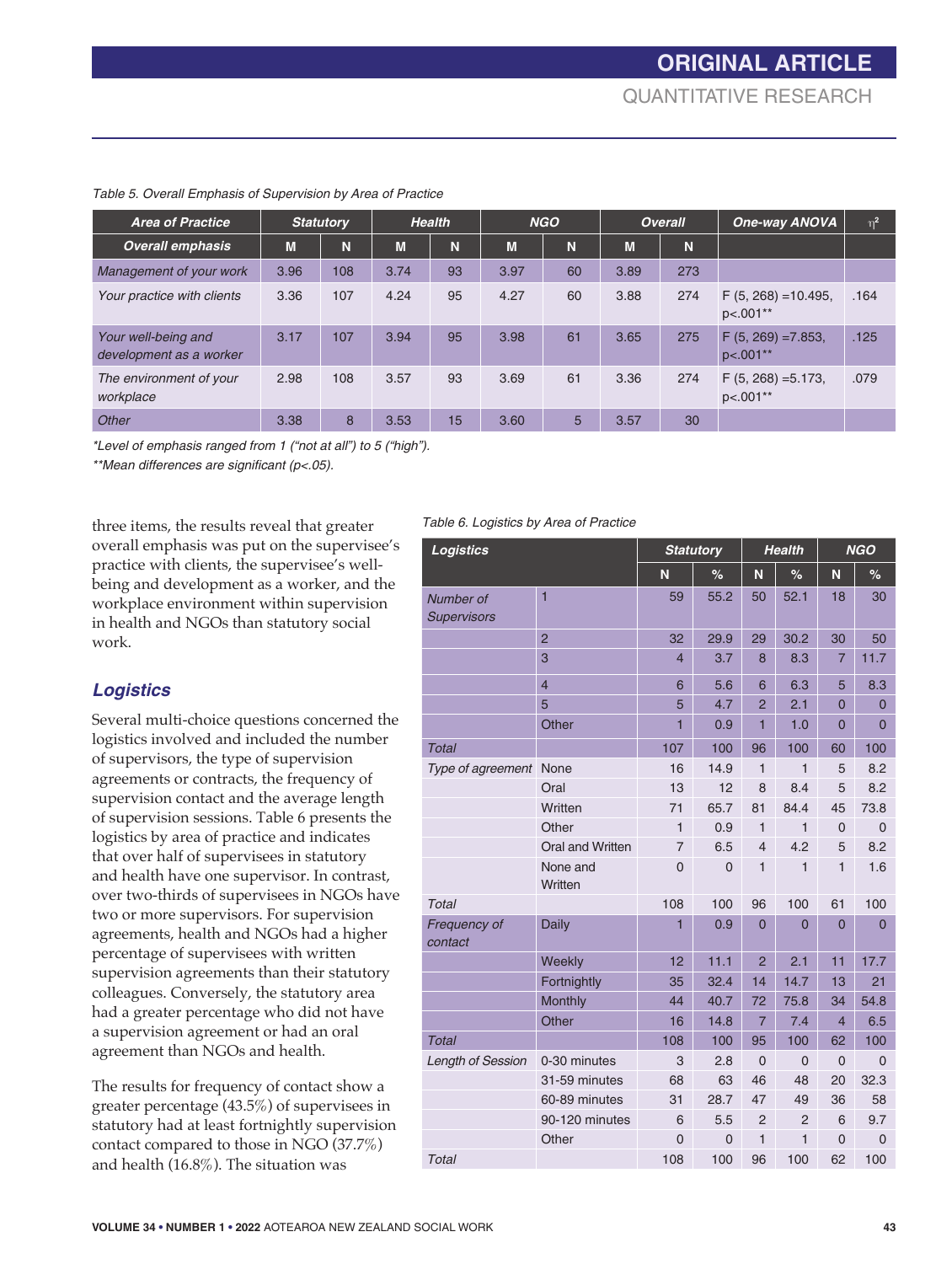reversed for monthly contact, with there being a higher percentage of supervisees in health (75.8%) than NGO (54.8%) and statutory (40.7%). The results for length of sessions show that nearly two-thirds of supervisees in statutory have shorter sessions than many of their colleagues in health and NGO. Overall, the results about the logistics indicate differences in the logistical arrangements of supervision across the three areas for the number of supervisors, the type of agreements, frequency of contact and length of sessions.

shows differences for formal individual meetings and ad-hoc, informal, opendoor consultations. For formal, individual meetings, these meetings occurred more frequently for NGO supervisees than for their statutory colleagues. Whereas, for ad-hoc, open-door consultations, statutory social workers consulted more frequently with their supervisors on an ad-hoc basis than their colleagues in health.

#### *Climate*

# *Types of supervision contact*

The respondents indicated on a scale (where  $1 =$  "not at all" and  $5 =$  "almost") always") their experience of a range of types of supervision contact. Table 7

*Table 7. Frequency\* of Types of Supervision Contact by Area of Practice* 

The respondents recorded their level of agreement (where  $1 =$  strongly disagree and 5 = strongly agree) for nine statements that concerned their views about their supervision climate pertaining to safety, trust, choice, and relational and power dynamics. Table 8 shows differences for

| <b>Area of Practice</b>                                  |      | <b>Statutory</b> |      | <b>Health</b> |      | <b>NGO</b> |      | <b>Overall</b> | <b>One-way ANOVA</b>             | $\eta^{\text{2}}$ |
|----------------------------------------------------------|------|------------------|------|---------------|------|------------|------|----------------|----------------------------------|-------------------|
| <b>Form of Supervision</b>                               | M    | N                | M    | $\mathbf N$   | M    | N          | M    | N              |                                  |                   |
| Checking in<br>concerning work plans<br>and activity     | 3.81 | 105              | 3.42 | 96            | 3.87 | 60         | 3.68 | 272            |                                  |                   |
| Case consultations                                       | 3.70 | 105              | 3.76 | 95            | 3.64 | 61         | 3.67 | 272            |                                  |                   |
| <b>Formal individual</b><br>meetings and sessions        | 3.35 | 104              | 3.51 | 95            | 3.95 | 60         | 3.56 | 270            | $F$ (5, 264) = 3.365, p < 0.01** | .06               |
| Ad-hoc informal open<br>door consultations               | 3.92 | 103              | 3.17 | 93            | 3.52 | 60         | 3.55 | 266            | $F(5, 260) = 4.392$ , p=.001**   | .078              |
| Reviews/debriefings<br>of specific work or<br>situations | 2.98 | 102              | 3.28 | 92            | 3.70 | 60         | 3.26 | 265            |                                  |                   |
| Co-working                                               | 2.43 | 104              | 2.52 | 95            | 3.0  | 59         | 2.59 | 269            |                                  |                   |
| Formal team sessions                                     | 2.18 | 103              | 1.94 | 93            | 2.41 | 58         | 2.14 | 264            |                                  |                   |
| <b>Observations</b> (either<br>live or recorded)         | 2.06 | 102              | 2.01 | 93            | 2.42 | 59         | 2.09 | 265            |                                  |                   |
| Formal group sessions                                    | 1.88 | 101              | 1.84 | 93            | 2.25 | 60         | 1.96 | 265            |                                  |                   |
| Other                                                    | 2.75 | $\overline{4}$   | 2.83 | 6             | 3.0  | 3          | 2.85 | 13             |                                  |                   |

*\*Frequency ranged from 1 ("not at all") to 5 ("almost always")* 

*\*\*Mean differences are significant (p<.05)*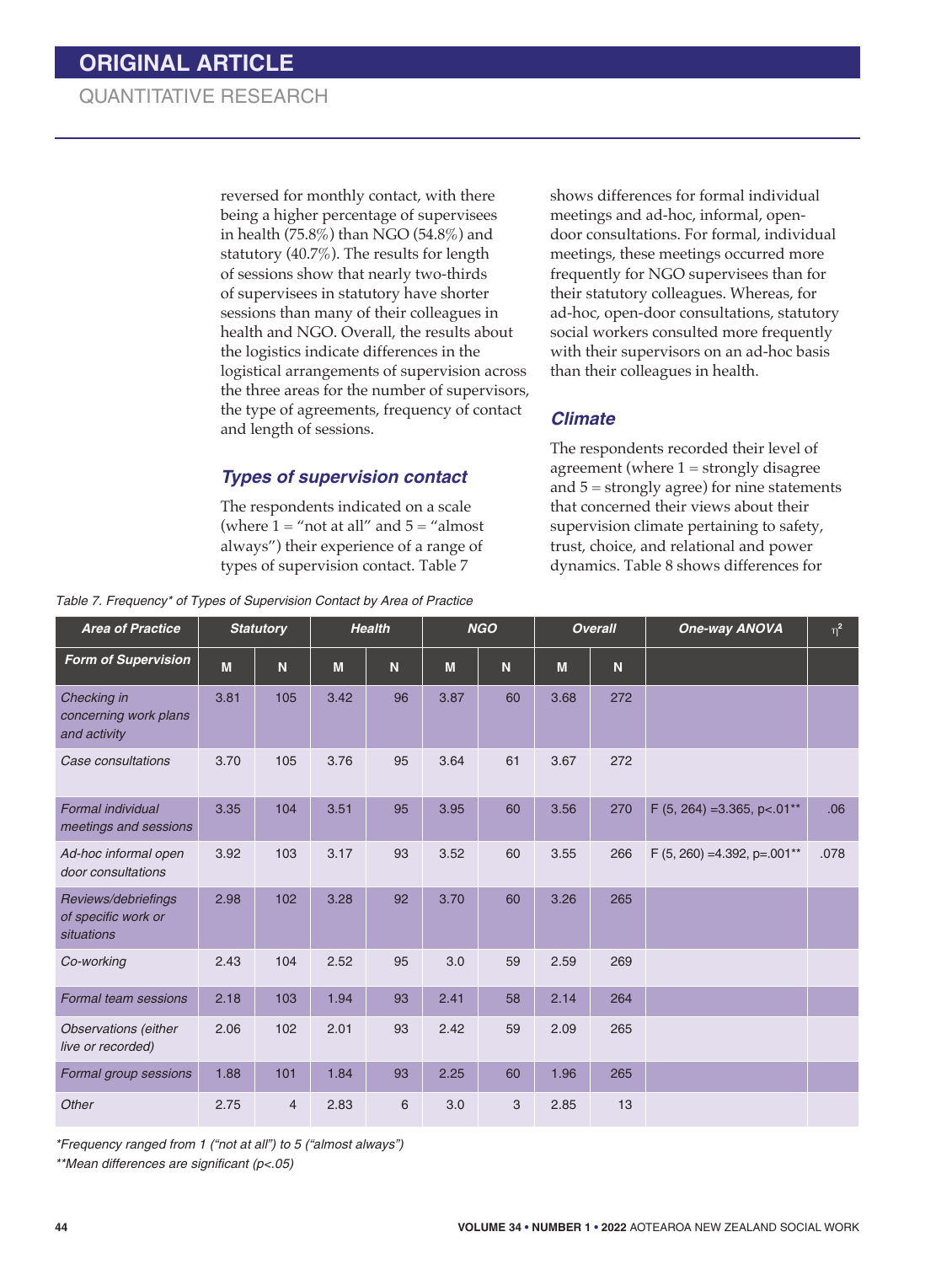| <b>Area of Practice</b>                                       |      | <b>Statutory</b> |      | <b>Health</b> |      | <b>NGO</b> |      | <b>Overall</b> | One-way ANOVA                        | $\eta^2$ |
|---------------------------------------------------------------|------|------------------|------|---------------|------|------------|------|----------------|--------------------------------------|----------|
| <b>Climate Statement</b>                                      | M    | N                | M    | N             | M    | N          | M    | N              |                                      |          |
| I can safely discuss ethical<br>issues in supervision         | 3.71 | 107              | 4.52 | 96            | 4.72 | 61         | 4.26 | 276            | $F(5, 270) = 11.439$ ,<br>$p<.001**$ | .175     |
| My supervision is always<br>open and honest                   | 3.58 | 108              | 4.44 | 96            | 4.64 | 61         | 4.16 | 277            | $F(5, 271) = 12.933$ ,<br>p<.001**   | .193     |
| The power dynamics are<br>well managed                        | 3.55 | 108              | 4.38 | 96            | 4.66 | 61         | 4.14 | 277            | $F(5, 271) = 11.747$ ,<br>p<.001**   | .178     |
| The relationship with my<br>supervisor is constructive        | 3.52 | 107              | 4.40 | 96            | 4.54 | 61         | 4.10 | 276            | $F(5, 270) = 12.310$ ,<br>p<.001**   | .186     |
| I trust my supervisor                                         | 3.43 | 109              | 4.44 | 96            | 4.56 | 61         | 4.08 | 278            | $F(5, 272) = 14.239$ ,<br>p<.001**   | .207     |
| I can safely share my<br>emotions in supervision              | 3.29 | 108              | 4.32 | 96            | 4.44 | 61         | 3.96 | 277            | $F(5, 271) = 13.175$ ,<br>p<.001**   | .196     |
| My supervisor has more<br>expertise in supervision<br>than me | 3.27 | 107              | 3.96 | 96            | 4.28 | 60         | 3.78 | 275            | $F(5, 269) = 5.885$ ,<br>p<.001**    | .099     |
| My supervisor has more<br>expertise in practice than me       | 3.05 | 108              | 3.95 | 96            | 4.08 | 61         | 3.62 | 277            | $F(5, 271) = 7.586$ ,<br>p<.001**    | .123     |
| I have a choice of<br>supervisor                              | 1.82 | 107              | 3.74 | 96            | 3.75 | 61         | 3.04 | 276            | $F(5, 270) = 26.968$ ,<br>p<.001**   | .333     |

*Table 8. Supervision Climate Statements: Level of Agreement\* by Area of Practice* 

*\*Level of agreement ranged from 1 ("strongly disagree") to 5 ("strongly agree")*

*\*\*Mean differences are significant (p<.05)*

all of the statements, with the apparent theme being that NGO and health had higher means and therefore a higher level of agreement than statutory. The higher means across all climate statements for NGO and health indicate a more supportive supervision climate for NGO and health supervisees than for their statutory colleagues.

#### *Focus, methods and processes*

The respondents recorded their level of agreement (where 1 = strongly disagree and 5 = strongly agree) for five statements about the focus of supervision. Table 9 shows that health and NGO supervisees had a higher level of agreement about the focus of their supervision on safe and ethical practice,

the supervisee's needs, and learning and development than their statutory colleagues. Health supervisees also had a higher level of agreement on the focus given to client issues in their supervision than their colleagues in statutory social work.

The respondents recorded their level of agreement (where 1 = strongly disagree and 5 = strongly agree) for the eight methods and process statements. Table 10 shows that health and NGO social workers had a higher level of agreement about the extent to which their supervision was antioppressive, linked theory and practice, strength-based, reflected on client-worker interactions and used a problem-solving process than their statutory social work colleagues.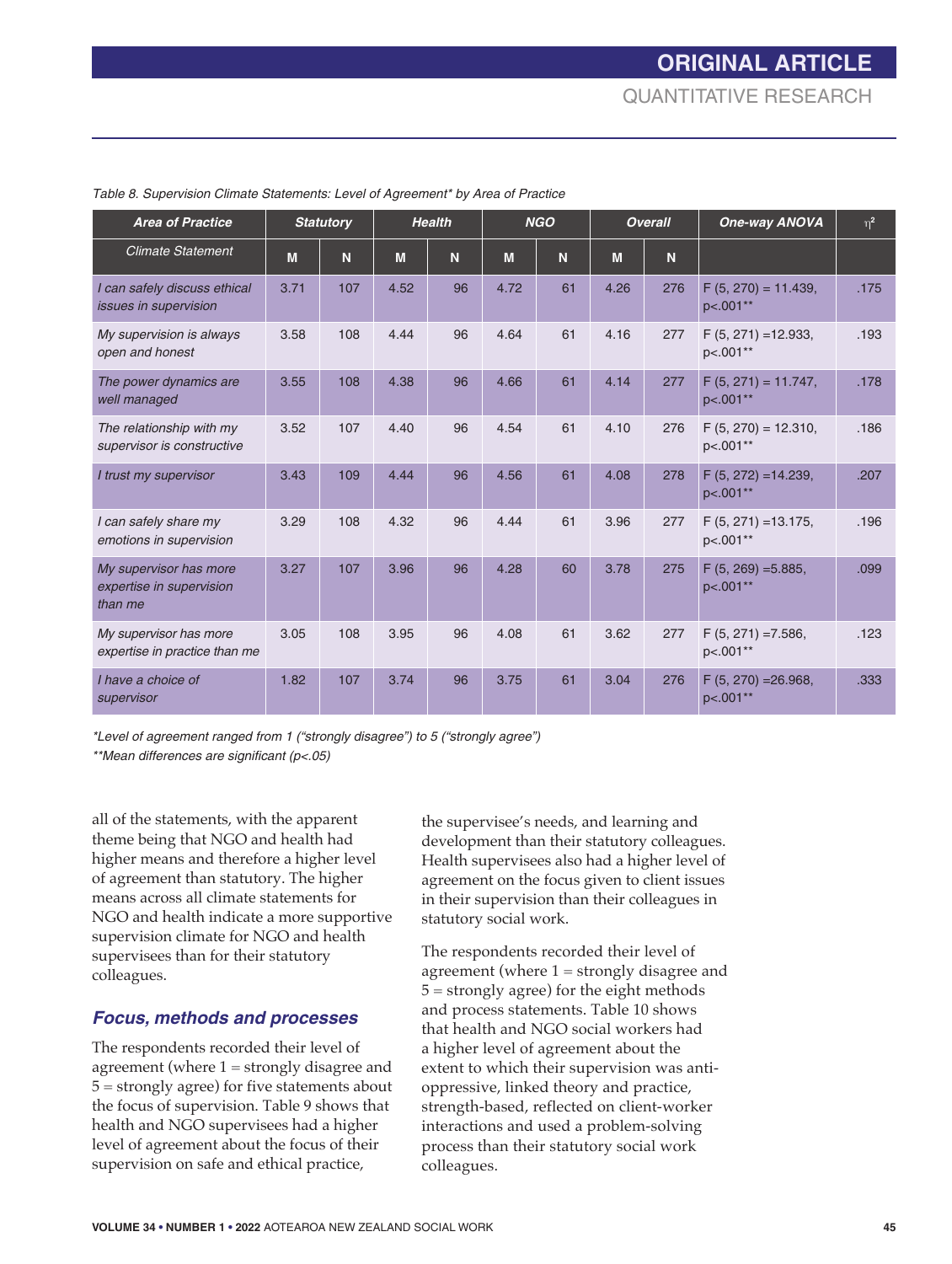| <b>Area of Practice</b>                      |      | <b>Statutory</b> |      | <b>Health</b> |      | <b>NGO</b> |      | <b>Overall</b> | <b>One-way ANOVA</b>                | $\eta^2$ |
|----------------------------------------------|------|------------------|------|---------------|------|------------|------|----------------|-------------------------------------|----------|
| <b>Focus Statement:</b><br>We focus on       | M    | N                | M    | N             | M    | N          | M    | N              |                                     |          |
| safe and ethical practice                    | 3.49 | 106              | 4.40 | 96            | 4.38 | 60         | 4.04 | 274            | $F(5, 268) = 13,542,$<br>$p<.001**$ | .202     |
| …client's issues                             | 3.75 | 108              | 4.19 | 95            | 3.88 | 60         | 3.94 | 274            | $F(5, 268) = 3.017$ ,<br>$p<.001**$ | .053     |
| the supervisee's needs                       | 3.29 | 108              | 4.02 | 96            | 4.18 | 61         | 3.78 | 276            | $F(5, 270) = 9.828$<br>p<.001**     | .154     |
| agency requirements                          | 4.11 | 109              | 3.43 | 96            | 3.63 | 60         | 3.73 | 276            |                                     |          |
| the supervisee's learning<br>and development | 3.26 | 109              | 3.82 | 96            | 3.78 | 60         | 3.61 | 277            | $F(5, 271) = 4.995$ ,<br>p<.001**   | .084     |

#### *Table 9. Focus of Supervision: Level of Agreement\* by Area of Practice*

*\*Level of agreement ranged from 1 ("strongly disagree") to 5 ("strongly agree") \*\*Mean differences are significant (p<.05)*

| <b>Area of Practice</b>                                                  |      | <b>Statutory</b> |      | <b>Health</b> |      | <b>NGO</b> |      | <b>Overall</b> | <b>One-way ANOVA</b>              | $\eta^2$ |
|--------------------------------------------------------------------------|------|------------------|------|---------------|------|------------|------|----------------|-----------------------------------|----------|
| <b>Methods and Process</b><br>Statements:                                | M    | N                | M    | N             | M    | N          | M    | N              |                                   |          |
| Our supervision is<br>anti-oppressive                                    | 3.42 | 107              | 4.12 | 95            | 4.31 | 61         | 3.91 | 274            | $F(5, 268) = 9.117$ ,<br>p<.001** | .145     |
| Our supervision is<br>strength-based                                     | 3.37 | 108              | 4.10 | 96            | 4.36 | 61         | 3.89 | 276            | $F(5, 270) = 11.271,$<br>p<.001** | .173     |
| Our supervision is outcome<br>focused                                    | 3.76 | 108              | 3.68 | 95            | 3.92 | 61         | 3.77 | 275            |                                   |          |
| Our supervision uses a<br>problem-solving process                        | 3.28 | 107              | 4.07 | 96            | 4.03 | 61         | 3.76 | 275            | $F(5, 269) = 2.669$ ,<br>p=.022** | .047     |
| In supervision we have a<br>shared agenda                                | 3.61 | 108              | 3.87 | 95            | 3.82 | 61         | 3.75 | 276            |                                   |          |
| Our supervision is task<br>focused                                       | 3.80 | 107              | 3.65 | 96            | 3.64 | 61         | 3.72 | 275            |                                   |          |
| In supervision we reflect<br>on the client-worker<br><i>interactions</i> | 3.14 | 106              | 3.95 | 96            | 3.93 | 61         | 3.62 | 273            | $F(5, 267) = 7.865,$<br>p<.001**  | .128     |
| In supervision we link theory<br>and practice                            | 2.61 | 107              | 3.54 | 96            | 3.53 | 60         | 3.17 | 274            | $F(5, 268) = 9.170,$<br>p<.001**  | .146     |

*\*Level of agreement ranged from 1 ("strongly disagree") to 5 ("strongly agree")*

*\*\*Mean differences are significant (p<.05)*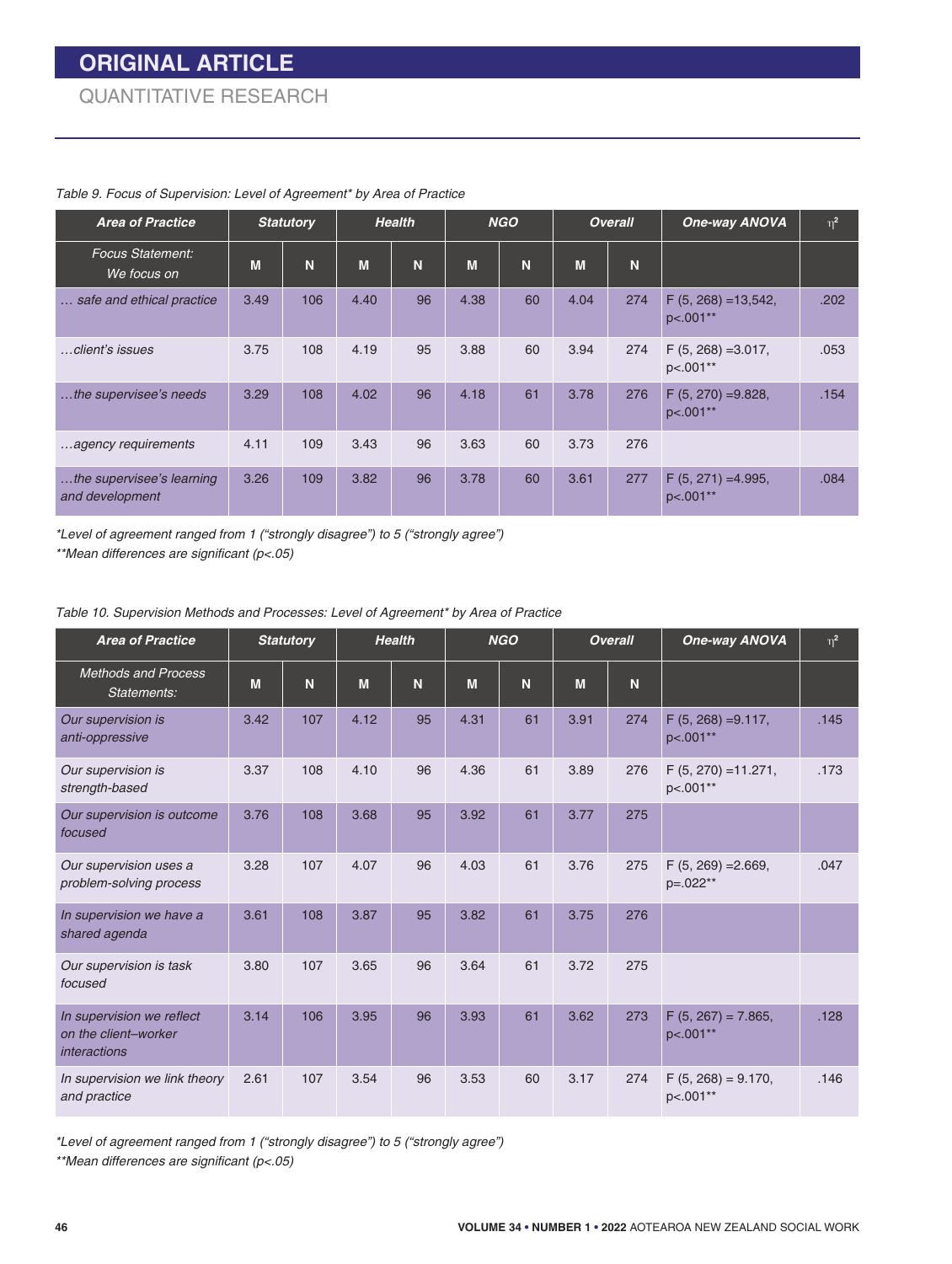## *Use of Ideas from Supervision Approaches and Models*

Table 11 details the supervisees' rating of their views about their supervisor's use of aspects or ideas from a range of supervision models/ approaches on a scale (where  $1 =$  "not at all" and 5 = "almost always"). The differences identified across areas for strength-based, reflective, feminist, eclectic, cultural and narrative were that health and NGO supervisees experienced these approaches more than statutory social workers. While the differences for adult learning and solution focused were that the NGO supervisees had a greater experience of these approaches than their statutory colleagues.

#### *Aspects of supervision sessions*

Table 12 displays the results for the occurrence of specific aspects of the supervision sessions, which the respondents rated on a scale (where  $1 =$  "not at all" and  $5 =$  "almost always"). The specific aspects were based on Morrison's (2005) elements of a session, which O'Donoghue et al. (2005) adapted to the Aotearoa New Zealand context and developed into an 11-item scale to measure their occurrence within supervisees' sessions. There were mean differences across almost all aspects except for the prioritisation of items. Health and NGO had higher means than statutory for preparation, checking in, discussion, summarisation and review, evaluation and closure. NGO also had higher means than statutory for the occurrence of karakia, action planning, agenda setting and decision-making. Overall, the findings suggest that NGO and health supervisees experience a greater occurrence of more aspects of a supervision session than their colleagues in statutory.

| <b>Area of Practice</b> | <b>Statutory</b> |     | <b>Health</b> |    | <b>NGO</b> |    | <b>Overall</b> |     | One-way ANOVA                   | $\eta^2$ |
|-------------------------|------------------|-----|---------------|----|------------|----|----------------|-----|---------------------------------|----------|
| Approaches/Models       | M                | N   | M             | N  | M          | N  | M              | N   |                                 |          |
| Strength-based          | 3.42             | 105 | 4.22          | 94 | 4.49       | 57 | 3.97           | 268 | $F(5,262) = 12.786$ , p< .001** | .196     |
| Solution-Focused        | 3.67             | 107 | 4.00          | 94 | 4.22       | 58 | 3.92           | 271 | $F(5, 265) = 3.286$ , p=.007**  | .058     |
| Reflective              | 3.31             | 106 | 4.21          | 95 | 4.31       | 58 | 3.90           | 271 | $F(5, 265) = 12.492$ , p<.001** | .191     |
| <b>Task-Centred</b>     | 3.88             | 107 | 3.68          | 94 | 3.79       | 57 | 3.80           | 270 |                                 |          |
| <b>Adult learning</b>   | 2.83             | 101 | 3.35          | 93 | 3.68       | 56 | 3.24           | 262 | $F$ (5, 256) = 4.115, p=.001**  | .074     |
| Eclectic                | 2.70             | 100 | 3.54          | 91 | 3.60       | 57 | 3.22           | 260 | $F(5, 254) = 6.293$ , p<.001**  | .110     |
| <b>Narrative</b>        | 2.63             | 98  | 3.19          | 94 | 3.47       | 58 | 3.05           | 262 | $F(5, 256) = 4.206$ , p=.001**  | .076     |
| Cultural                | 2.08             | 103 | 2.75          | 92 | 3.11       | 57 | 2.55           | 264 | $F(5, 258) = 6.044$ , p< .001** | .104     |
| Feminist                | 1.80             | 99  | 2.52          | 91 | 2.48       | 56 | 2.29           | 258 | $F(5, 252) = 8.623$ , p<.001**  | .146     |
| Kaupapa Māori           | 1.92             | 101 | 2.11          | 92 | 2.53       | 57 | 2.12           | 262 |                                 |          |
| Pasifika-based          | 1.41             | 97  | 1.63          | 92 | 1.58       | 57 | 1.53           | 258 |                                 |          |
| Other                   | 3.0              | 3   | 3.33          | 9  | 2.67       | 6  | 3.11           | 19  |                                 |          |

*Table 11. Supervisor's Use\* of Aspects/ideas from Supervision Approaches and Model by Area of Practice*

*\*Use ranged from 1 ("not at all") to 5 ("almost always")*

*\*\*Mean differences are significant (p<.05)*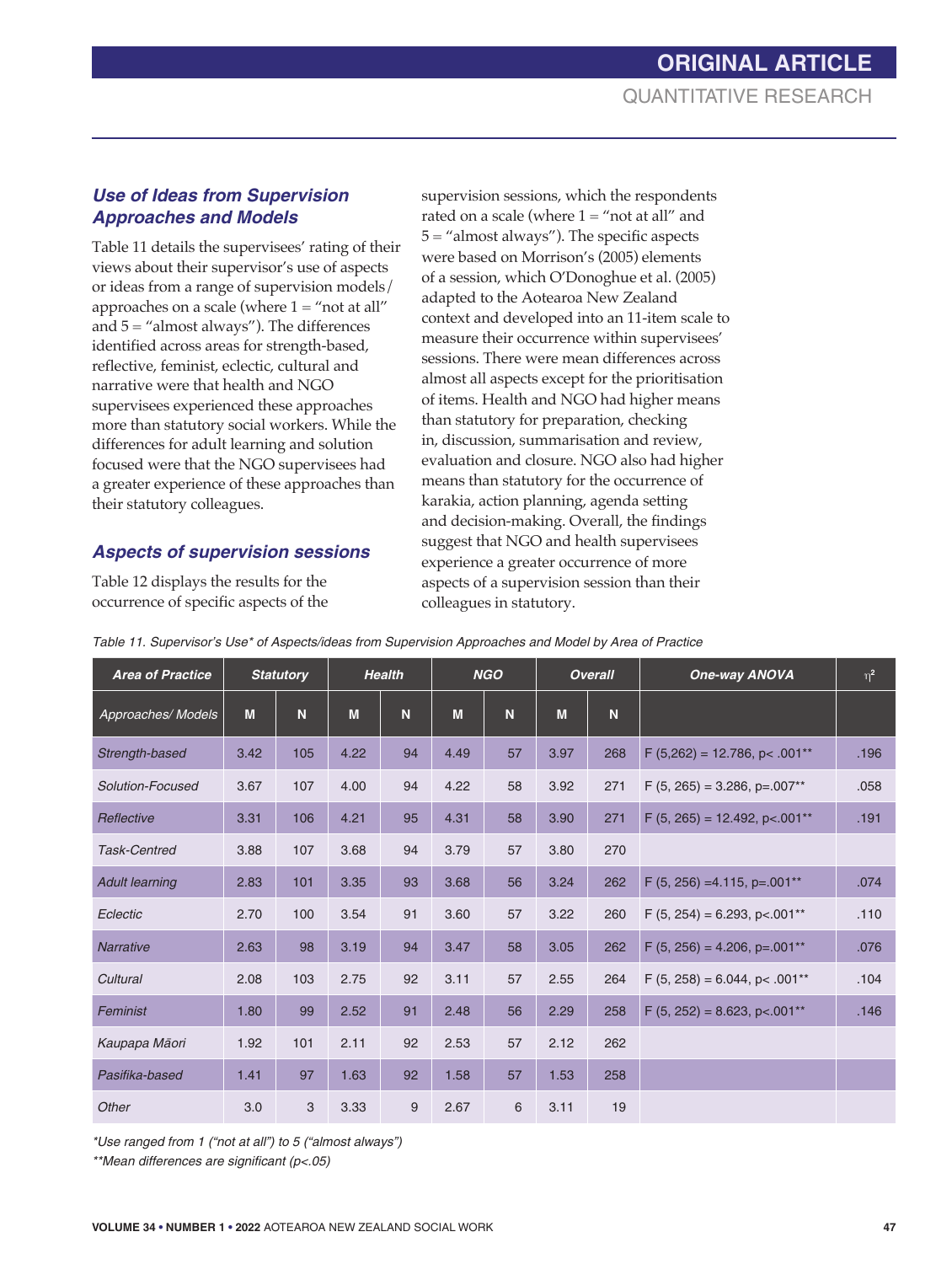| <b>Area of Practice</b>           |      | <b>Statutory</b> |      | <b>Health</b> |      | <b>NGO</b> |      | <b>Overall</b> | <b>One-way ANOVA</b>                       | $\eta^2$ |
|-----------------------------------|------|------------------|------|---------------|------|------------|------|----------------|--------------------------------------------|----------|
| Aspects of<br>supervision session | M    | N                | M    | N             | M    | N          | M    | N              |                                            |          |
| Discussion of item(s)             | 3.73 | 107              | 4.20 | 96            | 4.35 | 60         | 4.07 | 275            | $F(5, 269) = 5.299$ , p<.001**             | .090     |
| <b>Action Planning</b>            | 3.60 | 107              | 3.89 | 96            | 4.25 | 60         | 3.86 | 275            | $F$ (5, 269) = 3.972, p=.002 <sup>**</sup> | .069     |
| Decision-making                   | 3.63 | 106              | 3.73 | 94            | 4.15 | 60         | 3.79 | 272            | $(F (5, 266) = 3.160, p = 0.09**$          | .056     |
| Checking- in                      | 3.31 | 106              | 3.93 | 96            | 3.97 | 60         | 3.71 | 274            | $F$ (5, 268) = 4.826, p < 0.01**           | .083     |
| Preparation                       | 3.25 | 106              | 3.73 | 92            | 3.93 | 60         | 3.59 | 270            | $F$ (5, 264) = 4.389, p=.001**             | .077     |
| Summarisation and<br>review       | 3.00 | 106              | 3.65 | 96            | 4.00 | 60         | 3.48 | 274            | $F$ (5, 268) = 6.537, p < 0.01**           | .108     |
| Agenda setting                    | 3.16 | 106              | 3.56 | 95            | 3.68 | 60         | 3.42 | 273            | $F(5, 268) = 2.669$ , p=.031**             | .039     |
| <b>Prioritisation of items</b>    | 3.16 | 106              | 3.41 | 95            | 3.70 | 60         | 3.37 | 273            |                                            |          |
| Closure                           | 2.72 | 107              | 3.51 | 96            | 3.68 | 59         | 3.25 | 274            | $F(5, 268) = 6.125$ , p< .001**            | .096     |
| Evaluation                        | 2.59 | 106              | 3.22 | 96            | 3.29 | 59         | 2.99 | 273            | $F(5, 267) = 3.845$ , p=.002**             | .066     |
| Karakia                           | 1.20 | 102              | 1.33 | 92            | 1.93 | 57         | 1.41 | 263            | $F(5, 257) = 4.549$ , p=.001**             | .079     |

*Table 12. Occurrence\* of Aspects of Sessions by Area of Practice*

*\*Occurrence ranged from 1 ("not at all") to 5 ("almost always")*

*\*\* Mean differences are significant (p<.05)* 

#### *Content of Supervision Sessions*

The respondents indicated on a scale (where  $1 =$  "not at all" and  $5 =$  "almost always") the occurrence of specific items that were discussed in their supervision sessions. There were significant mean differences for 10 of the items discussed in supervision sessions items (see Table 13).

The differences between groups were that NGO and health had higher means than statutory, for ethical issues, supervisees' concerns or matters, boundaries, professional development, stress, cultural matters, complex and challenging cases and the supervision relationship. NGO had a higher mean than statutory for success stories and statutory had a higher mean than health for supervisors' concerns. These results show that the occurrence of discussions about ethical issues, the supervisees' concerns or issues, boundaries, professional

development, stress, cultural matters and complex and challenging cases were more common in supervision for health and NGO supervisees than their statutory colleagues. The discussion of success stories occurred more often for NGO supervisees than statutory. For statutory supervisees, the occurrence of discussions about their supervisor's concerns or matters was more common than for supervisees in health.

#### *Overall satisfaction and overall evaluation*

The respondents rated their overall satisfaction with their supervision on a scale (where  $1 =$  "not at all" and  $5 =$  "completely" satisfied"). Their overall evaluation of supervision was rated on a scale (where  $1 =$  "poor" and  $5 =$  "excellent"). Table 14 presents the results for overall satisfaction and evaluation. The significant mean differences for overall satisfaction and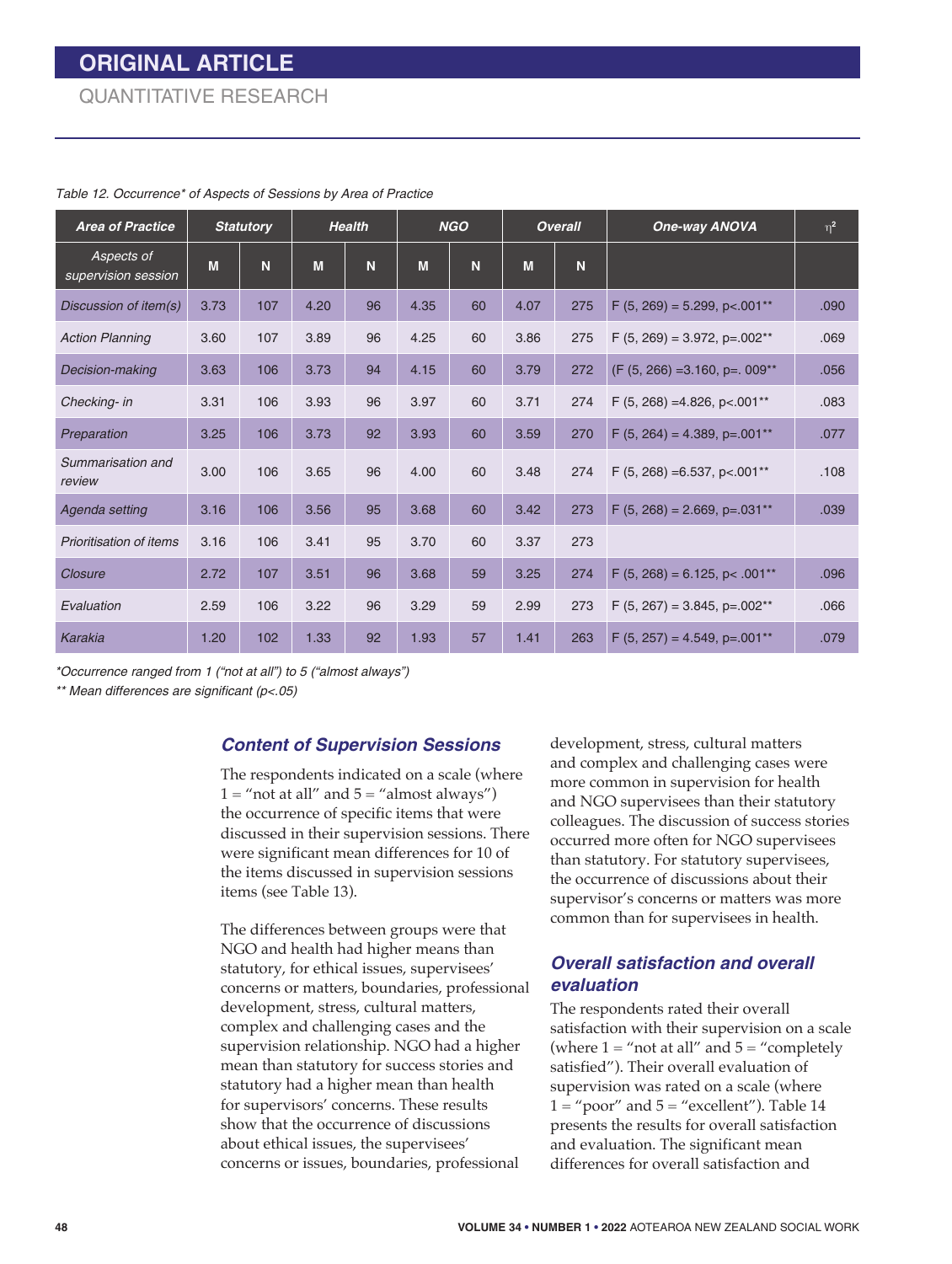| <b>Area of Practice</b>          | <b>Statutory</b> |                | <b>Health</b> |                | <b>NGO</b> |                | <b>Overall</b> |     | <b>ANOVA</b>                                 | $\eta^2$ |
|----------------------------------|------------------|----------------|---------------|----------------|------------|----------------|----------------|-----|----------------------------------------------|----------|
| <b>Content of sessions</b>       | M                | N              | M             | N              | M          | N.             | M              | N   |                                              |          |
| Complex or challenging cases     | 4.02             | 107            | 4.46          | 96             | 4.38       | 60             | 4.26           | 274 | $F(5, 268) = 3.128$ , p=.009 <sup>**</sup>   | .055     |
| Supervisee's concern or matters  | 3.32             | 106            | 4.04          | 96             | 4.36       | 59             | 3.83           | 273 | $F$ (5, 267) = 10.417, p < 001 <sup>**</sup> | .163     |
| Caseload review                  | 3.69             | 108            | 3.64          | 96             | 3.63       | 59             | 3.64           | 274 |                                              |          |
| Workload                         | 3.64             | 108            | 3.60          | 95             | 3.62       | 60             | 3.63           | 275 |                                              |          |
| <b>Professional Development</b>  | 3.10             | 108            | 3.88          | 96             | 3.80       | 59             | 3.55           | 275 | $F$ (5, 269) = 7.176, p <. 001**             | .118     |
| <b>Ethical issues</b>            | 2.93             | 107            | 3.84          | 96             | 3.88       | 58             | 3.50           | 273 | $F(5, 267) = 12.101$ , p<.001**              | .185     |
| <b>Success Stories</b>           | 3.13             | 108            | 3.55          | 96             | 3.88       | 55             | 3.47           | 274 | $F(5, 268) = 4.550$ , p=.001**               | .078     |
| Team issues                      | 3.34             | 107            | 3.33          | 96             | 3.28       | 60             | 3.32           | 275 |                                              |          |
| <b>Boundaries</b>                | 2.68             | 104            | 3.37          | 94             | 3.63       | 56             | 3.15           | 266 | $F(5, 260) = 8.200, p<.001**$                | .136     |
| <b>Stress</b>                    | 2.75             | 106            | 3.42          | 96             | 3.39       | 59             | 3.14           | 273 | $F(5, 267) = 5.124$ , p<.001**               | .088     |
| <b>Problems with Management</b>  | 2.72             | 108            | 2.97          | 96             | 3.19       | 58             | 2.93           | 274 |                                              |          |
| Problems with the Organisation   | 2.80             | 108            | 2.97          | 96             | 3.03       | 58             | 2.93           | 274 |                                              |          |
| Supervisor's concerns or matters | 3.20             | 109            | 2.60          | 94             | 2.92       | 59             | 2.89           | 274 | $F$ (5, 268) = 4.215, p=.001**               | .073     |
| Personal issues                  | 2.65             | 107            | 3.01          | 96             | 3.10       | 58             | 2.89           | 273 |                                              |          |
| Problems with colleagues         | 2.78             | 106            | 2.93          | 96             | 2.97       | 58             | 2.88           | 272 |                                              |          |
| <b>Cultural matters</b>          | 2.39             | 106            | 2.94          | 94             | 3.19       | 58             | 2.79           | 270 | $F$ (5, 264) = 4.619, p < 001**              | .080     |
| Performance Management           | 2.89             | 107            | 2.56          | 96             | 2.88       | 59             | 2.75           | 274 |                                              |          |
| The supervision relationship     | 2.26             | 106            | 2.77          | 96             | 2.86       | 57             | 2.58           | 270 | $F$ (5, 269) = 2.726, p= $.02**$             | .049     |
| Other                            | 3.29             | $\overline{7}$ | 3.86          | $\overline{7}$ | 2.50       | $\overline{4}$ | 3.42           | 19  |                                              |          |

*Table 13. Occurrence\* of Items Discussed in Sessions by Area of Practice*

*\*Occurrence ranged from 1 ("not at all") to 5 ("almost always")*

*\*\* Mean differences are significant (p<.05)* 

#### *Table 14. Overall satisfaction\* and overall evaluation\*\**

| <b>Area of Practice</b>     | <b>Statutory</b> |     | <b>Health</b> |    | <b>NGO</b> |    | <b>Overall</b> |     | <b>ANOVA</b>                     | $n^2$ |
|-----------------------------|------------------|-----|---------------|----|------------|----|----------------|-----|----------------------------------|-------|
|                             | M                | N   | M             | Ñ  | M          | N  | M              | N   |                                  |       |
| <b>Overall Satisfaction</b> | 3.21             | 109 | 3.96          | 96 | 4.20       | 61 | 3.73           | 278 | $F(5, 272) = 12.775$ , p<.001*** | .067  |
| <b>Overall Evaluation</b>   | 3.20             | 108 | 3.89          | 94 | 4.20       | 61 | 3.70           | 275 | $F(5, 269) = 12.057$ , p<.001*** | .083  |

*\*Overall satisfaction ranged from 1 ("Not at all") to 5 ("Completely satisfied")*

*\*Overall evaluation ranged from 1 ("Poor") to 5 ("Excellent")*

*\*\*\* Mean differences are significant (p<.05)*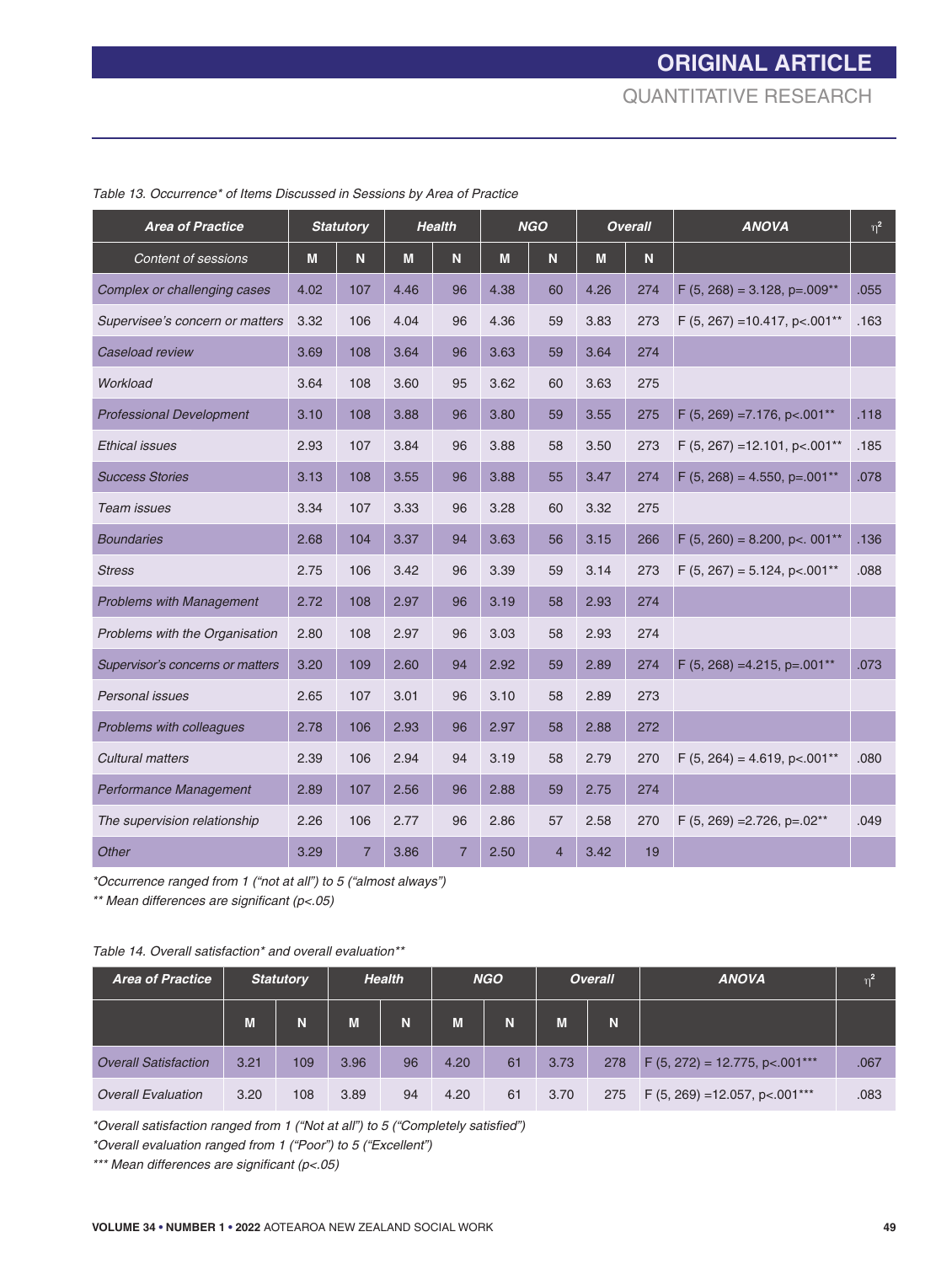evaluation show that health and NGO had higher means than statutory. This means that supervisees in health and NGOs are more satisfied with their supervision than their colleagues in statutory social work. They also had a more favourable evaluation of their supervision than their colleagues in statutory social work.

#### **Discussion**

Generally, the results have identified that supervisees in health and NGO areas had more satisfying, supportive and practice focused supervision than their statutory colleagues. Health social workers' greater participation in clinical/professional supervision, and NGO higher participation in external supervision, together with a greater overall emphasis on the supervisee's practice with clients, the supervisee's wellbeing and development as a worker and the environment of the workplace within the supervision, than statutory social workers. This difference appears to reflect the administrative and case management supervision emphasis within child welfare supervision (Dill & Bogo, 2009; Wilkins et al., 2017). The results concerning the number of supervisors showed that the majority of supervisees in statutory and health had one supervisor. In contrast, those in NGOs had two or more, which was indicative of their greater participation in external supervision. For supervision agreements, there was a greater percentage of supervisees who did not have a supervision agreement, or had an oral agreement in the statutory area than health and NGOs, which perhaps suggests there was less checking and follow-up concerning supervision agreements and compliance with the supervision policy in statutory social work than the other areas. This arguably would pose a potential challenge to the social workers' ability to comply with any request made by the SWRB for their supervision agreement when renewing their practising certificate and raises questions about organisations' awareness and compliance with SWRB's expectations concerning supervision (SWRB, 2015b).

The differences for the types of supervision contact showed firstly that NGOs had more individual formal meetings than their colleagues in statutory social work and secondly that statutory supervisees consulted their supervisor more on an adhoc basis. These results seem to indicate that supervision contact for statutory social workers was less planned or more ad-hoc and appears to indicate a supervision culture driven by crises (Hawkins & McMahon, 2020). These findings also reflect the British, North American, and local literature, which emphasises the lack of time and space for reflection and supervision, the influence of managerialism and the variability of agency culture (Beddoe et al., 2021; Rankine & Thompson, 2021; Zinn, 2015).

The mean differences across all climate statements further emphasises this with health and NGO having a more supportive supervision climate than statutory. The less supportive climate for supervision in statutory social work was characterised by less choice of supervisor, lower trust of the supervisor, who was perceived to have less expertise in supervision and practice. These environments lead to a less open, honest and constructive relationship in which the power dynamics were not as well managed, and it was less safe for supervisees to discuss both ethical issues and their emotions. Arguably, this climate parallels that, within this field of practice, which was highly influenced by politically driven child protection reforms which promulgated a risk-focused, investigative, child rescue practice climate in the face of variable public confidence and high scrutiny (Hyslop, 2021). Such an environment is not ideal for quality supervision and contributes to low trust and supervisees' experiencing challenges in the use of power, authority and relational dynamics within supervision (Young, 1994).

The findings detailing what is focused on in supervision reflect health's professional or clinical supervision focus through having a greater focus on safe and ethical practice, the supervisee's needs, learning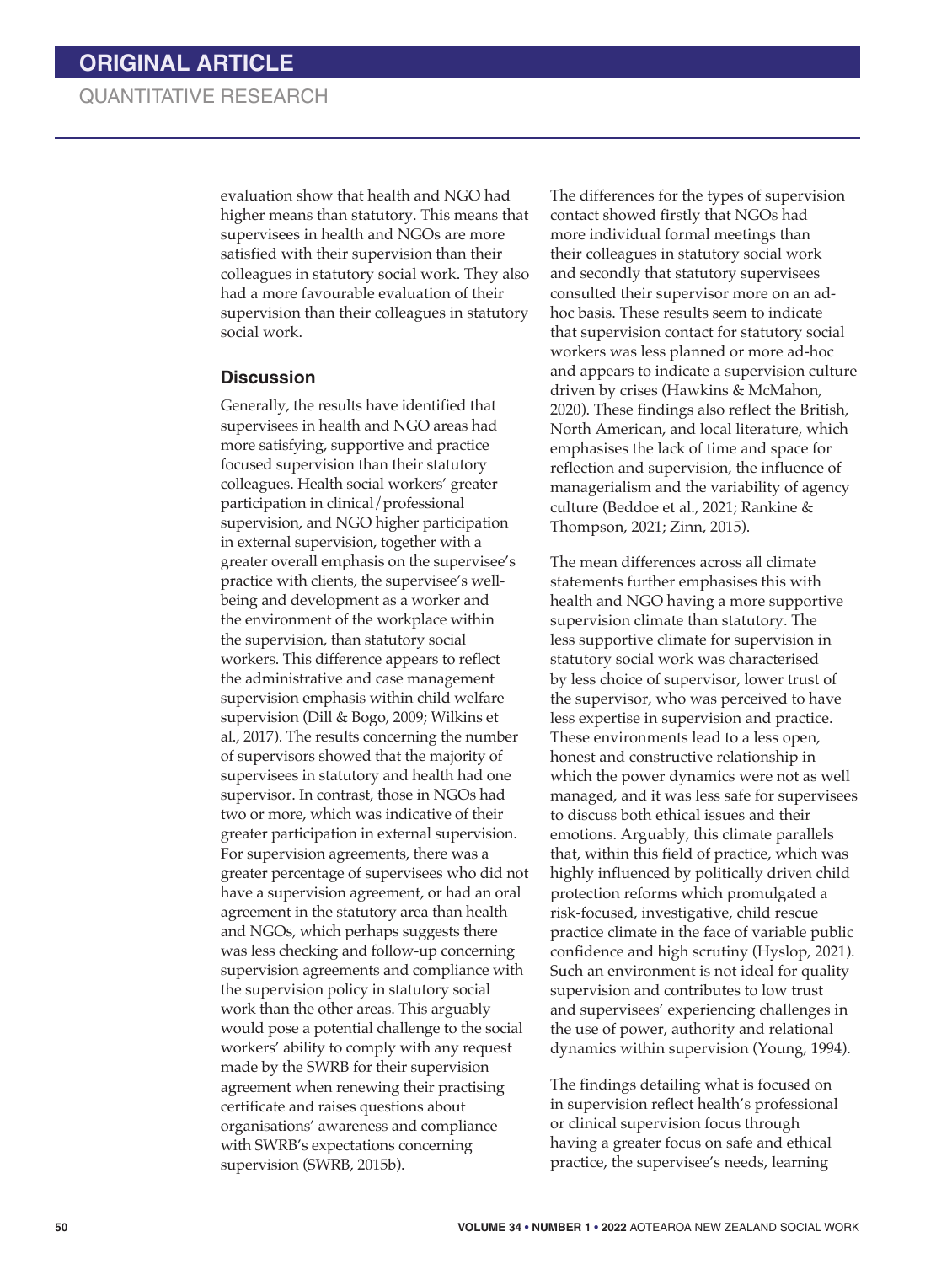and development, and client issues than statutory. Similarly, NGOs' greater participation in external supervision is apparent in their greater focus on safe and ethical practice, the supervisee's needs, learning and development than statutory. The methods and process statements findings showed that supervision for health and NGO supervisees was more antioppressive, linked theory and practice, more strength-based, more reflective on client– worker interactions, and had greater use of a problem-solving process than statutory. These results further reinforced that supervision for health and NGOs was more professional or clinical and more reflective than that of statutory. The greater reported use of supervision approaches and models by their supervisors amongst health and NGOs supervisees added to the previous findings of linking theory and practice in supervision and further illustrated the extent to which supervision was more professional or clinical and reflective than statutory. The results concerning the aspects of supervision session where NGO and health supervisees had more experience of most aspects of a supervision session than their statutory colleagues suggests that statutory supervisees experience less structure within their supervision sessions and arguably supports the findings related to less experience of individual sessions and greater experience of ad-hoc contact or meetings.

The differences concerning the occurrence of what was discussed in supervision reinforced that for health and NGO supervisees, there was a greater occurrence of professional, clinical, cultural, reflective, supervisee focused, and positive content discussed than their statutory colleagues. Contrastingly, the only content that was more commonly discussed in statutory supervisees' supervision was their supervisor's concerns or matters, which arguably suggests a more managerial supervisor-led content.

Given all the differences discussed above, it was not surprising that health and

NGO supervisees were more satisfied and evaluated their supervision more favourably than their statutory colleagues. Overall, the findings indicate that supervision of social workers in health in Aotearoa New Zealand, is in reasonably good shape and is professional, clinical, reflective, and conducted in a supportive supervision climate. The results also show a wider difference between supervision of health social workers and statutory social workers than the minor differences found by Scott and Farrow (1993). The results of this survey are markedly different from the ambivalence reported in the German study of supervision within health settings and the lack of participation in clinical supervision reported in the Ontario study (Geißler-Piltz, 2011; Sewell et al., 2021). The NGO supervision findings show a more positive experience of supervision than those reported in the comparative UK and Australian study (Robinson, 2013). The results are also more positive about the experience of reflective supervision than Rankine et al. (2018). The reason for this is likely due to the widespread participation in external supervision, which ensures that NGO supervisees were supported and had space to reflect on their well-being and professional development (Rankine, 2019).

#### **Implications**

The findings show that the supervision experiences of NGO and health supervisees were more satisfying and better than their statutory colleagues. This was because they experienced more professional, clinical, reflective and supervisee focused supervision. They also had greater participation in both clinical/professional supervision and external supervision and a more supportive supervision climate than their statutory colleagues. The implications of these findings concern how the experiences of statutory social work supervisees might be improved through learning from NGOs and health. Given the passage of time since 2015, when the survey was conducted, questions arise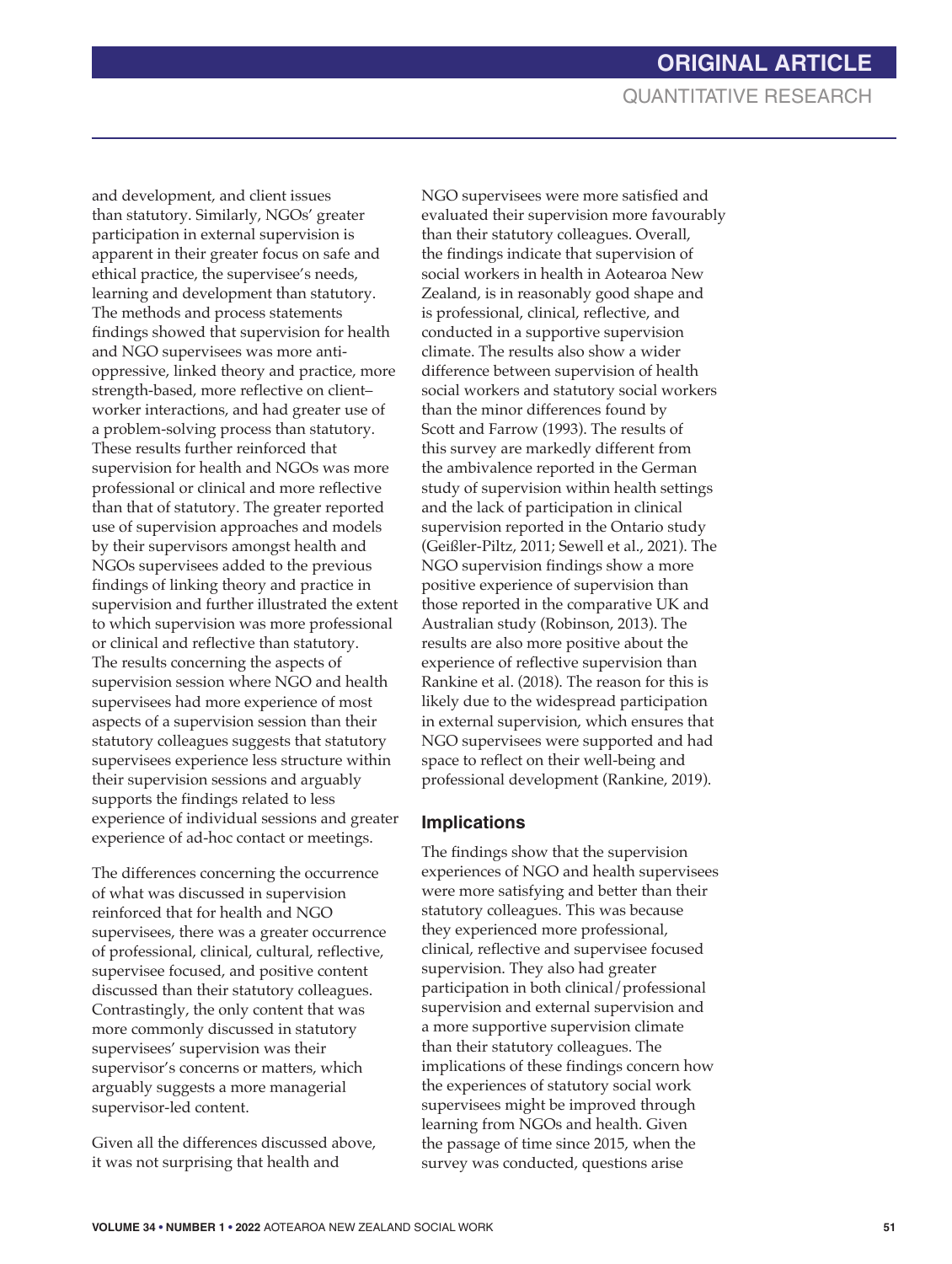about, "Whether the differences identified are present today? "Has the situation changed?" "Is it worse or better?" Since 2015, statutory child welfare has been involved in constant change. There have been several reviews of its practice, the most recent are the Ombudsman's *He Take Kōhukihuki: A Matter of Urgency* and the Waitangi Tribunal's, *He Pāharakeke, he Rito Whakakīkīnga Whāruarua: Oranga Tamariki Urgent Inquiry* (Ombudsman, 2020; Waitangi Tribunal, 2021). These reports detail that, despite Oranga Tamariki updating its supervision policy and providing training for supervisors in 2018, supervision is provided inconsistently and is predominantly task focused rather than engaging in critical reflective practice. In other words, they resonate with recent research into child welfare services in the UK (Beddoe et al., 2021; Saltiel, 2017; Wilkins et al., 2017). Recent local research involving statutory social work supervisors in a learning community identified that supervisors inhabit a "cluttered supervision space" influenced both managerial demands and expectations and the need to ensure safe practice and support practitioners (Rankine & Thompson, 2021, p. 98). Rankine and Thompson (2021) asserted that the learning community approach may be a pathway for statutory supervisors to create an environment conducive to more critically reflective conversations in supervision and provide a starting point for the development of supervisor capability and a culture change in statutory social work. Their research highlights the importance of prioritising space for reflection to support a professional approach to supervision rather than a managerial led one. In contrast, the experiences of health and NGOs supervisees from this survey show a more professional, clinical, reflective and supervisee focused supervision occurring within a supportive supervision climate. Notably, supervisees in health and NGOs have a greater ability to choose their supervisor because their supervision is either clinical/professional with a peer or with an external supervisor. If statutory social work supervision is to

improve its supervision climate, providing supervisees with a greater ability to choose their supervisors would build trust and strength in the supervision alliance, which is foundational to effective supervision (Davys, 2002; O'Donoghue et al., 2018). It would also necessitate separating linemanagement from professional practice supervision and require an investment in building supervisor capability so that the professional supervision model and training aligns with the recommendations of *He Pāharakeke, he Rito Whakakīkīnga Whāruarua: Oranga Tamariki Urgent Inquiry* concerning better and more consistent supervision across all sites (Waitangi Tribunal, 2021). Recent UK research suggests that professional supervision focused on improving the practice of social workers is more likely to be associated with improvements in the outcomes for children and families (Bostock et al*.,* 2019; Bostock, Patrizo, Godfrey, Munro et al*.,* 2019, Wilkins et al*.,* 2018). For such a significant change to occur for statutory social workers, the support of the professional and regulatory bodies in Aotearoa New Zealand is needed. They need to unequivocally state in their respective supervision policy documents that supervision of social work practice is a specialist role and is separate and different from line management.

#### **Conclusion**

This article aimed to establish a baseline regarding supervision experiences across each area of practice, identify any differences across areas, and discuss the implications of the differences as they apply to the supervision of registered social workers. The strengths of the findings are that a baseline for each of the three areas has been established, which is something that future researchers can build upon. Differences in supervision across the three areas have been identified, showing that supervision in health and NGOs was more professional, clinical, cultural, reflective and involved more positive content within a more constructive supervision climate than statutory social work. For health and NGO social workers,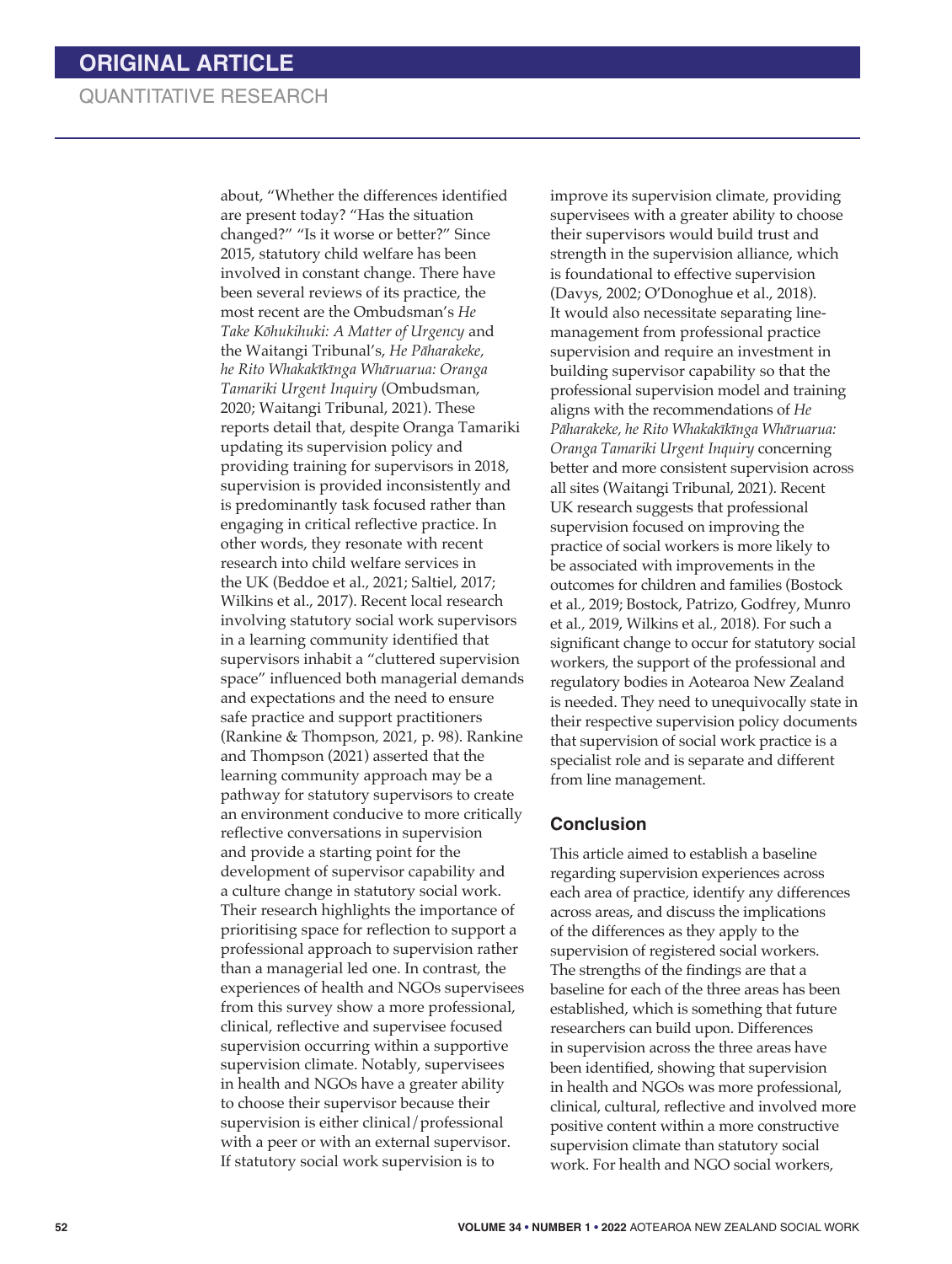#### the findings differ from the international literature and present a more positive portrait of supervision. The statutory social work findings align with recent reports from the Ombudsman, Waitangi Tribunal, and child welfare supervision research in which supervision is described as inconsistently provided and is predominantly task focused rather than engaging in critical reflective practice (Beddoe et al., 2021; Saltiel, 2017; Wilkins et al., 2017). The limitations of the findings are that the data is from 2015, and it is difficult to ascertain how representative it is of registered social workers. Nonetheless, it is recommended that line-management and professional practice supervision be separated in the supervision of statutory social workers and that they have a greater ability to choose their supervisors. In addition, it is also recommended that the professional and regulatory bodies in Aotearoa New Zealand revise and emphasise in their supervision policy documents that the supervision of social work practice is a specialist role that is separate and different from line management.

Submitted 1 October 2021

Accepted 5 March 2022

Published 13 May 2022

#### **References**

Beddoe, L., Ferguson, H., Warwick, L., Disney, T., Leigh, J., & Cooner, T. S. (2021). Supervision in child protection: a space and place for reflection or an excruciating marathon of compliance? *European Journal of Social Work*. https://doi:10.1080/13691457.2021.1964443

Benton, A. D., Dill, K., & Williams, A. E. (2017). Sacred time: Ensuring the provision of excellent supervision. *Journal of Workplace Behavioral Health, 32*(4), 290-305. https://doi:10.1080/15555240.2017.1408416

Bostock, L., Patrizo, L., Godfrey, T., & Forrester, D. (2019). What is the impact of supervision on direct practice with families? *Children and Youth Services Review,* 105, 104428. https://doi.org/10.1016/j.childyouth.2019.104428

Bostock, L., Patrizo, L., Godfrey, T., Munro, E., & Forrester, D. (2019). How do we assess the quality of group supervision? Developing a coding framework. *Children and Youth Services Review,* 100, 515–524. https://doi.org/10.1016/j.childyouth.2019.03.027

Davys, A. (2002). *Perceptions through a prism: Three accounts of good social work supervision*  [Unpublished Master's thesis, Massey University]. http://mro.massey.ac.nz/handle/10179/5754

- De Vaus, D. (2014). *Surveys in social research* (6th ed.). Allen and Unwin.
- Dill, K., & Bogo, M. (2009). Moving beyond the administrative: Supervisors' perspectives on clinical supervision in child welfare. *Journal of Public Child Welfare*, *3*(1), 87–105.
- Field, J. 2008. Rethinking supervision and shaping future practice. *Social Work Now, 40*, 11–18.
- Field, A. (2018). *Discovering statistics using IBM SPSS statistics* (5th ed.). Sage.
- Geißler-Piltz, B. (2011). How social workers experience supervision: Results of an empirical study in the healthcare sector. *Journal of Social Intervention: Theory and Practice, 20*(1), 5–22. http://doi.org/10.18352/jsi.246
- Hawkins, P., & McMahon, A. (2020). *Supervision in the helping professions* (5th ed.). McGraw-Hill Open University Press.
- Helms, J., Henze, K., Sass, L., & Mifsud, V. (2006). Treating Cronbach's Alpha reliability coefficients as data in counseling research. *The Counseling Psychologist, 34*(5), 630–660.
- Henrickson, M., Neville, S., Jordan, C., & Donaghey, S. (2007). Lavender Islands. *Journal of Homosexuality, 53*(4), 223–248. https://doi:10.1080/00918360802103514.
- Hyslop, I. K. (2021). Child protection reform in Aotearoa-New Zealand: Devolution or revolution? *International Journal on Child Maltreatment: Research, Policy and Practice.* https://doi:10.1007/s42448-021-00086-6
- Julien-Chinn, F. J., & Lietz, C. A. (2015). Permanencyfocused supervision and workers' self-efficacy: Exploring the link. *Social Work, 61*(1), 37–44. https://doi:10.1093/sw/swv043
- Kadushin, A., & Harkness, D. (2014). *Supervision in social work*, (5th ed.). Columbia University Press.
- Lietz, C. A., & Julien-Chinn, F. J. (2017). Do the components of strengths-based supervision enhance child welfare workers' satisfaction with supervision? *Families in Society: The Journal of Contemporary Social Services, 98*(2), 146–155. https://doi:10.1606/1044-3894.2017.98.20
- McPherson, L., Frederico, M., & McNamara, P. (2016). Safety as a fifth dimension in supervision: Stories from the frontline. *Australian Social Work, 69*(1), 67–79. https://doi:10.1080/0312407X.2015.1024265
- Morrison, T. (2005). *Staff supervision in social care* (3rd ed.). Pavilion.
- O'Donoghue, K. (2010). *Towards the construction of social work supervision in Aotearoa New Zealand: A study of the perspectives of social work practitioners and supervisors* [Unpublished doctoral dissertation]. Massey University. http://mro.massey.ac.nz/handle/10179/1535
- O'Donoghue, K. (2019a). The supervision of registered social workers in Aotearoa New Zealand: A national survey. *Aotearoa New Zealand Social Work, 31*(3), 58–77. https://doi:10.11157/anzswj-vol31iss3id648
- O'Donoghue, K. (2019b). Registered social workers who are supervisors: A national survey. *Aotearoa New Zealand Social Work, 31*(3), 97–115. https://doi:10.11157/anzswj-vol31iss3id651
- O'Donoghue, K. (2021). Advancing the social work supervision research agenda. In K. O'Donoghue, & L.K. Engelbrecht (Eds.). *The Routledge international handbook of social work supervision* (pp.637–656). Routledge.

# **ORIGINAL ARTICLE** QUANTITATIVE RESEARCH